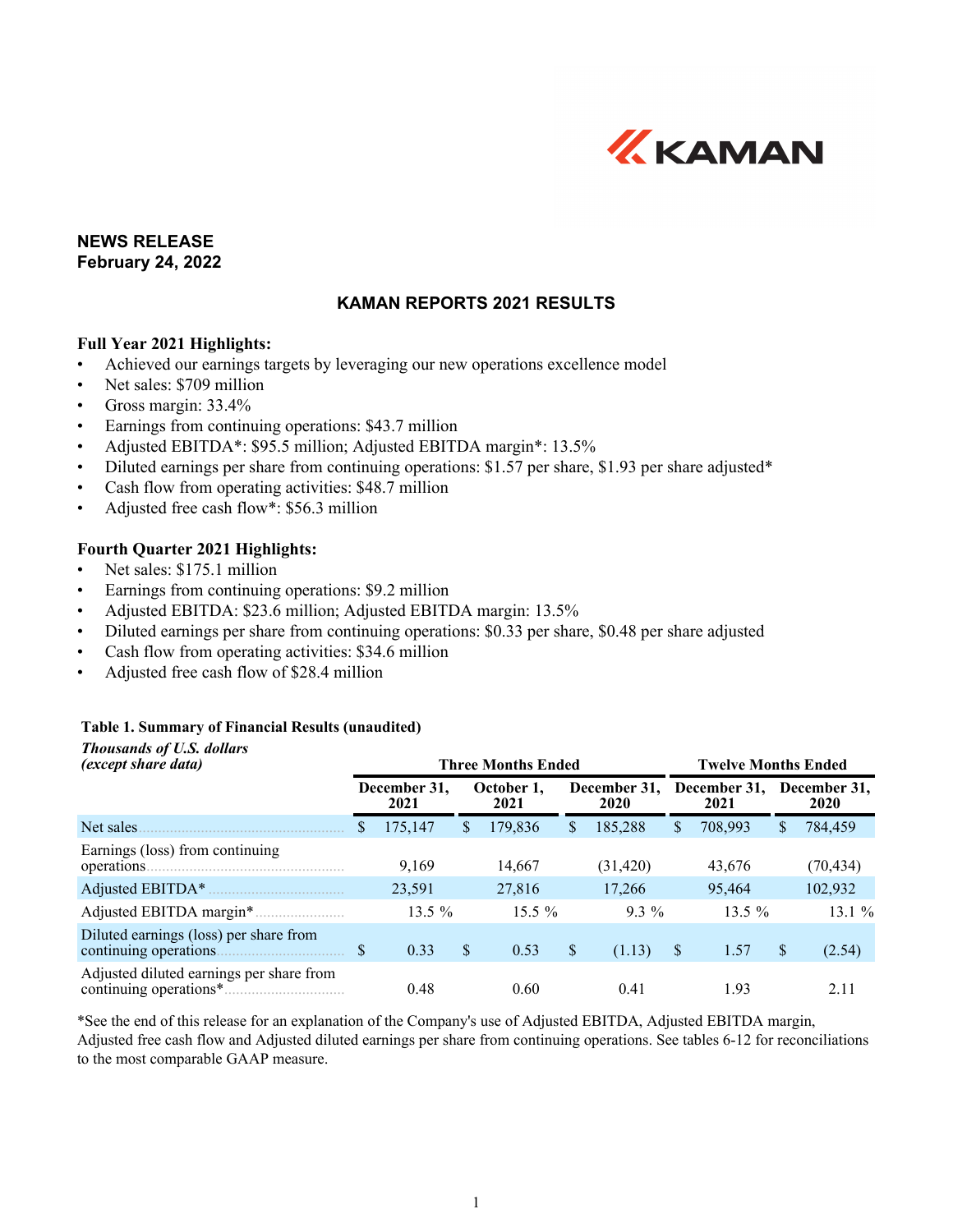*BLOOMFIELD, Conn.* (February 24, 2022*)* - Kaman Corp. (NYSE:KAMN) today reported financial results for the fourth fiscal quarter and full year ended December 31, 2021.

"Kaman made significant progress in 2021 through the deployment of our new operations excellence model, which provides a sustainable foundation to achieve our financial targets. For the year, we achieved the targets for our adjusted metrics of EBITDA, EBITDA margin and earnings per share and delivered significantly more free cash flow. Gross margin increased more than 200 basis points to 33.4% driven by improved performance in several of our businesses, primarily in our seals, springs and contacts products. Additionally, our focus on reducing costs is providing long term benefits as evidenced by a decline in SG&A expenses," said Ian K. Walsh, Chairman, President and Chief Executive Officer.

"Beginning this quarter, we reported our results under a new segment structure. This reinforces Kaman's commitment to provide transparency of performance in support of our growth strategy and portfolio management. The three segments are Engineered Products, Precision Products and Structures. The new reporting segments align well with our product capabilities and our recently launched brand structure."

"During the fourth quarter we saw sequential improvement in sales to Boeing and Airbus, making it the second straight quarter of increased volumes. While we saw improved sales in the commercial, business and general aviation markets, results for the company declined, impacted by lower JPF sales in our Precision Products segment and lower demand for medical and industrial products in our Engineered Products segment. Demand in the medical and industrial markets declined slightly compared to the third quarter 2021, however, they remain elevated compared to 2020. Additionally, we continued to see strong cash generation in the fourth quarter leading to an Adjusted free cash flow of \$28.4 million."

"We are committed to growing our business through innovation and have reached a number of milestones in 2021. In the first quarter, we began production of highly engineered products utilizing our proprietary Titanium Diffusion Hardening process. In the third quarter we unveiled our *KARGO UAV* unmanned aerial system, a purpose built autonomous medium lift logistics vehicle. In October 2021, we successfully completed the demonstration of two flight tests of FireBurst<sup>TM</sup> enhanced fuzing capability, a Kaman patented height of burst solution. These accomplishments support our strategic priority of achieving top quartile performance in the markets we serve," said Walsh.

#### **Outlook**

"Demand for Kaman's products should improve as end markets recover from the impact of the pandemic. The progress for Kaman will follow the acceleration of orders in the commercial, business and general aviation markets. In the latter part of 2022, we expect to see growth in our Engineered Products segment combined with improvement in our Structures segment resulting from our operations excellence efforts and a focus on adding new more profitable businesses. In our Precision Products segment, we will continue to manage prospective JPF direct commercial sales orders, which can be difficult to predict. For 2022 we expect the improvements in our other segments to mostly offset the decreased volumes for this program.

"We continue to see meaningful order increases across the commercial aerospace, defense as well as medical and industrial end markets, led by especially strong order intake for our bearings, springs, seals and contacts products. In addition, we entered into a follow-on multi-year contract with Sikorsky in December 2021 to continue the manufacture of the UH-60 Black Hawk cockpits. The strength in order activity gives us confidence that the backlog level we saw at the end of 2021 can be maintained, " Walsh said.

See Table 5 of this release for a full outlook summary for 2022.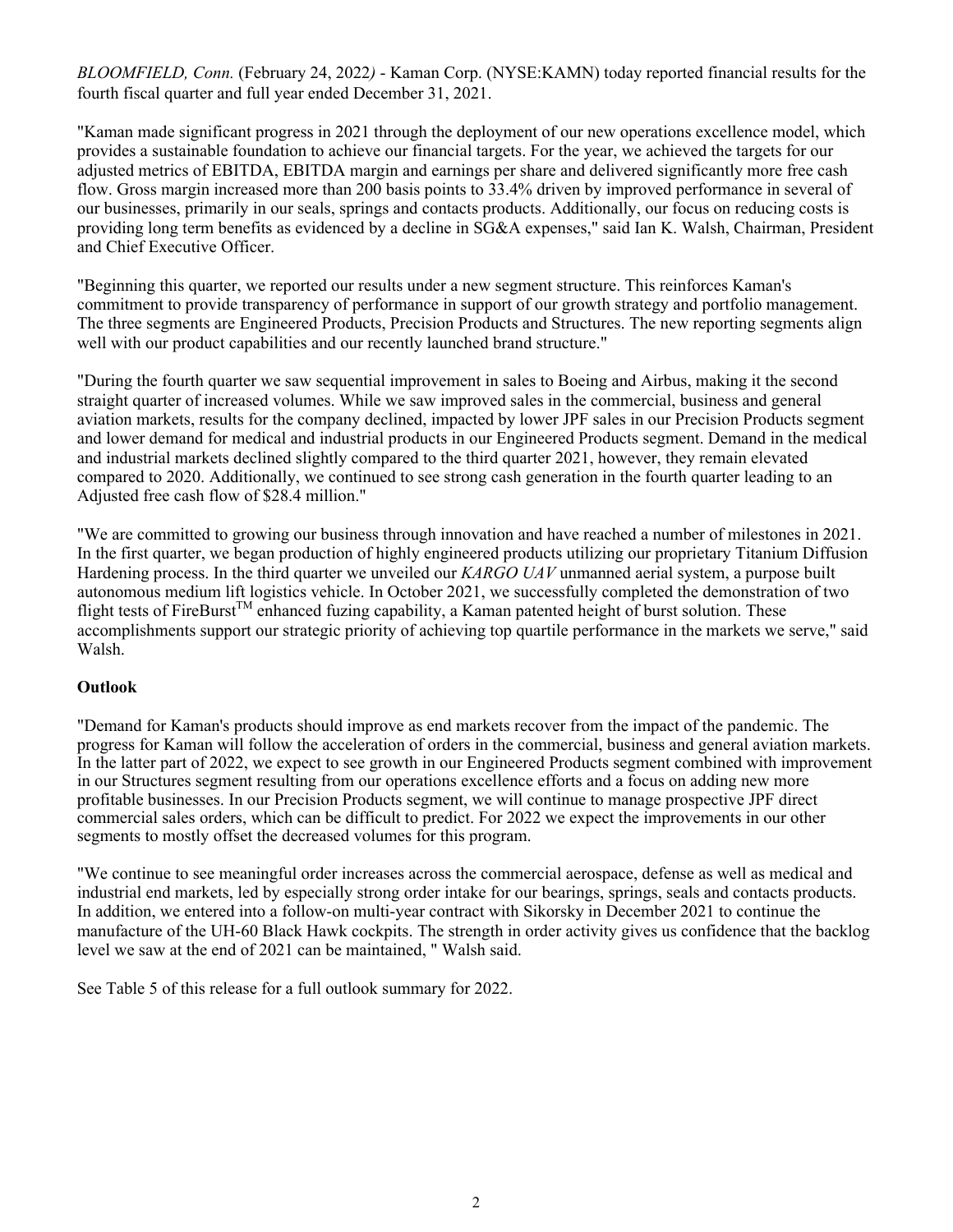## **KAMAN BUSINESS RESULTS DISCUSSION BY REPORTING SEGMENT**

Kaman manages its portfolio through three segments: (1) Engineered Products; (2) Precision Products; and (3) Structures.

**Engineered Products** - Our Engineered Products segment serves the aerospace and defense, industrial and medical markets providing sophisticated, proprietary aircraft bearings and components; super precision, miniature ball bearings; and proprietary spring energized seals, springs and contacts.

| <b>Thousands of U.S. dollars</b> |                      |    | <b>Three Months Ended</b> | <b>Twelve Months Ended</b> |                      |              |                      |                      |          |  |
|----------------------------------|----------------------|----|---------------------------|----------------------------|----------------------|--------------|----------------------|----------------------|----------|--|
|                                  | December 31,<br>2021 |    | October 1.<br>2021        |                            | December 31,<br>2020 |              | December 31,<br>2021 | December 31,<br>2020 |          |  |
| Net sales                        | 82.549               | \$ | 84.399                    | \$                         | 79.929               | <sup>S</sup> | 317.683              |                      | 315,063  |  |
| Operating income.                | 12.784               |    | 15.563                    |                            | 8.735                |              | 43.097               |                      | 33,561   |  |
| Adjusted EBITDA                  | 19.364               |    | 22.120                    |                            | 17.212               |              | 69.403               |                      | 65,367   |  |
| Adjusted EBITDA margin.          | $23.5 \%$            |    | $26.2 \%$                 |                            | $21.5 \%$            |              | 21.8 %               |                      | $20.7\%$ |  |

#### **Table 2. Engineered Products Results**

**Three months ended December 31, 2021 versus three months ended October 1, 2021** - Adjusted EBITDA decreased \$2.8 million and margin decreased 2.7 percentage points versus the third quarter of 2021. Compared to the prior period, volume declined modestly for products serving the medical end market.

**Three months ended December 31, 2021 versus three months ended December 31, 2020** - Adjusted EBITDA increased \$2.2 million and margin increased 2.0 percentage points versus the fourth quarter of 2020. Results improved compared to the prior period driven by higher sales and gross margin for products serving the medical end market and lower salary and wage expense at certain foreign locations partially offset by lower gross profit on our defense bearings.

**Full year ended December 31, 2021 versus full year ended December 31, 2020** - Adjusted EBITDA increased \$4.0 million and margin increased 1.1 percentage points versus 2020. Compared to the prior period, sales and gross profit increased on seals, springs and contacts for medical implantables, medical devices and analytical instruments. This was partially offset by lower sales volume of commercial bearing products driven by impacts of COVID-19 on the commercial aerospace end market.

**Precision Products** - Our Precision Products segment serves the aerospace and defense markets providing precision safe and arming solutions for missile and bomb systems for the U.S. and allied militaries; subcontract helicopter work; restoration, modification and support of our SH-2G Super Seasprite maritime helicopters; manufacture and support of our heavy lift K-MAX® manned helicopter, the *K-MAX TITAN* unmanned aerial system and the *KARGO UAV* unmanned aerial system, a purpose built autonomous medium lift logistics vehicle.

| <b>Thousands of U.S. dollars</b> |                      |  | <b>Three Months Ended</b> |   | <b>Twelve Months Ended</b> |    |                      |                      |          |
|----------------------------------|----------------------|--|---------------------------|---|----------------------------|----|----------------------|----------------------|----------|
|                                  | December 31,<br>2021 |  | October 1.<br>2021        |   | December 31,<br>2020       |    | December 31,<br>2021 | December 31.<br>2020 |          |
| Net sales                        | 60.673               |  | 63.584                    | S | 69.532                     | \$ | 256,329              |                      | 302,509  |
| Operating income                 | 8,662                |  | 14.283                    |   | 14.221                     |    | 55,366               |                      | 74,033   |
| Adjusted EBITDA                  | 9.703                |  | 15.305                    |   | 15.289                     |    | 59.514               |                      | 77.739   |
| Adjusted EBITDA margin.          | 16.0 $%$             |  | 24.1%                     |   | 22.0%                      |    | $23.2 \%$            |                      | $25.7\%$ |

## **Table 3. Precision Products Results**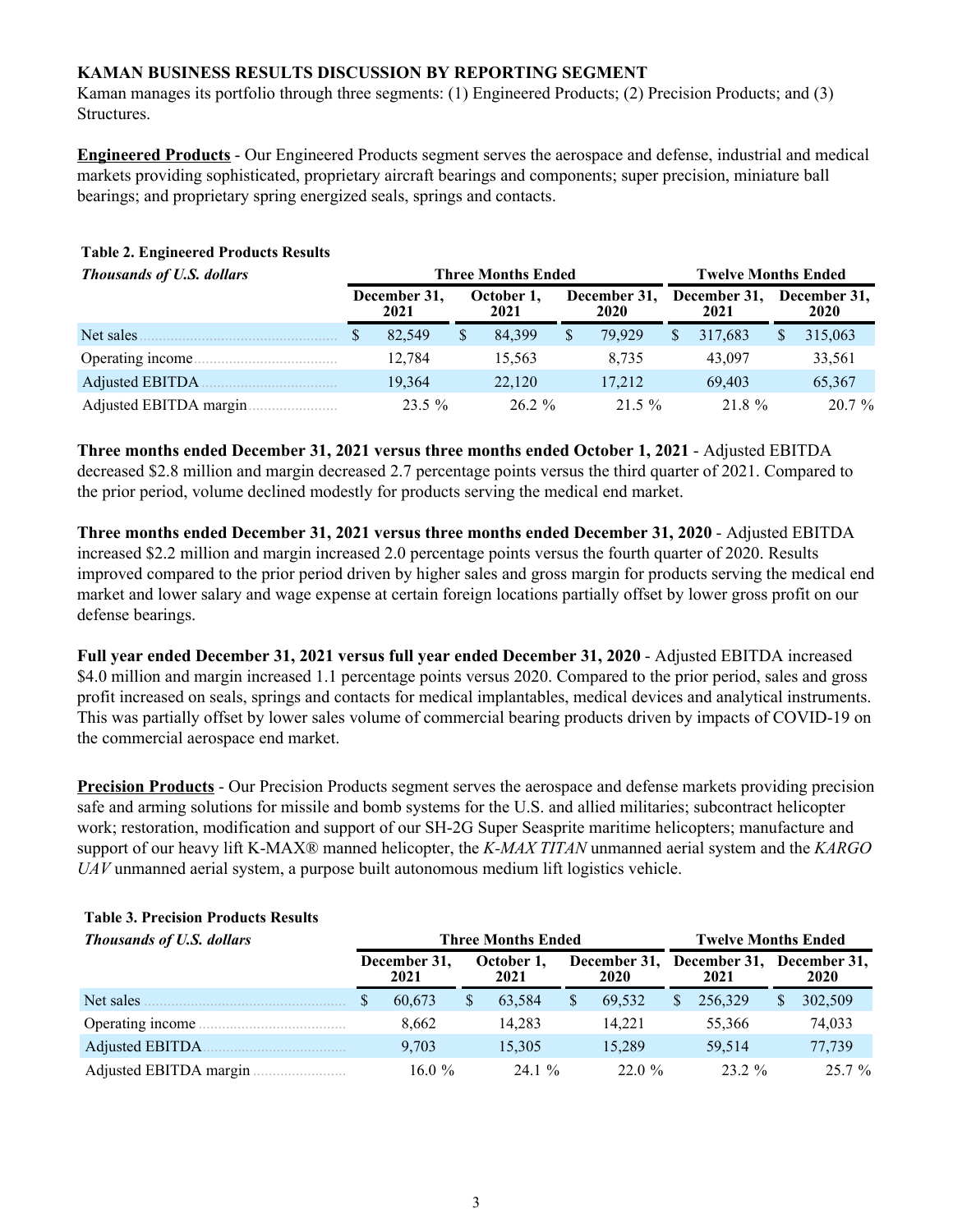**Three months ended December 31, 2021 versus three months ended October 1, 2021** - Adjusted EBITDA decreased \$5.6 million and margin decreased 8.1 percentage points versus the third quarter of 2021. Results declined compared to the prior period primarily due to lower gross profit associated with the K-MAX® program and higher R&D spend associated with new technologies, such as *KARGO UAV* unmanned aerial system.

**Three months ended December 31, 2021 versus three months ended December 31, 2020** - Adjusted EBITDA decreased \$5.6 million and margin decreased 6.0 percentage points versus the fourth quarter of 2020. Results declined compared to the prior period, driven by lower margin on K-MAX® aircraft sales and higher R&D spend primarily on *KARGO UAV* unmanned aerial system.

**Full year ended December 31, 2021 versus full year ended December 31, 2020** - Adjusted EBITDA decreased \$18.2 million and margin decreased 2.5 percentage points versus 2020. Compared to the prior period, JPF DCS sales and associated gross profit decreased and gross profit on legacy fuzing programs declined. This was partially offset by higher sales and gross profit on the JPF USG program and higher sales volume and gross profit on the SH-2G program with New Zealand.

**Structures -** Our Structures segment serves the aerospace and defense and medical end markets providing sophisticated complex metallic and composite aerostructures for commercial, military and general aviation fixed and rotary wing aircraft, and medical imaging solutions.

#### **Table 4. Structures Results**

| <b>Thousands of U.S. dollars</b> |                      |  | <b>Three Months Ended</b> | <b>Twelve Months Ended</b> |                      |   |                                   |    |           |  |
|----------------------------------|----------------------|--|---------------------------|----------------------------|----------------------|---|-----------------------------------|----|-----------|--|
|                                  | December 31,<br>2021 |  | October 1.<br>2021        |                            | December 31,<br>2020 |   | December 31, December 31,<br>2021 |    | 2020      |  |
| Net sales                        | 31.925               |  | 31.853                    |                            | 35,827               | S | 134.981                           | S. | 166,887   |  |
|                                  | 275                  |  | 556                       |                            | (6, 534)             |   | (340)                             |    | (8, 858)  |  |
| Adjusted EBITDA                  | 1.164                |  | 1.413                     | (5,307)                    |                      |   | 3.122                             |    | (3,657)   |  |
| Adjusted EBITDA margin.          | $36\%$               |  | 4.4 $\%$                  |                            | $(14.8)\%$           |   | $2.3\%$                           |    | $(2.2)\%$ |  |

**Three months ended December 31, 2021 versus three months ended October 1, 2021** - Adjusted EBITDA and margin were relatively unchanged compared to the third quarter of 2021. Results were impacted by lower gross profit due to changes in profit estimates for long term contracts offset by higher sales volumes on our AH-1Z program.

**Three months ended December 31, 2021 versus three months ended December 31, 2020** - Adjusted EBITDA increased \$6.5 million and margin increased 18.4 percentage points versus the fourth quarter of 2020. Compared to the prior period, results improved driven by the absence of losses from the former UK composites business and higher gross profit on certain metallic structure programs due to our continuous improvement efforts.

**Full year ended December 31, 2021 versus full year ended December 31, 2020** - Adjusted EBITDA increased \$6.8 million and margin increased 4.5 percentage points versus 2020. Compared to the prior period, results increased driven by the absence of losses from the former UK Composites business and higher sales and gross profit on the A-10 program. This was partially offset by lower gross profit on the Boeing Wing-to-Body Fairing program.

Please see the MD&A section of the Company's Form 10-K filed with the Securities and Exchange Commission concurrently with the issuance of this release for greater detail on our results and various company programs.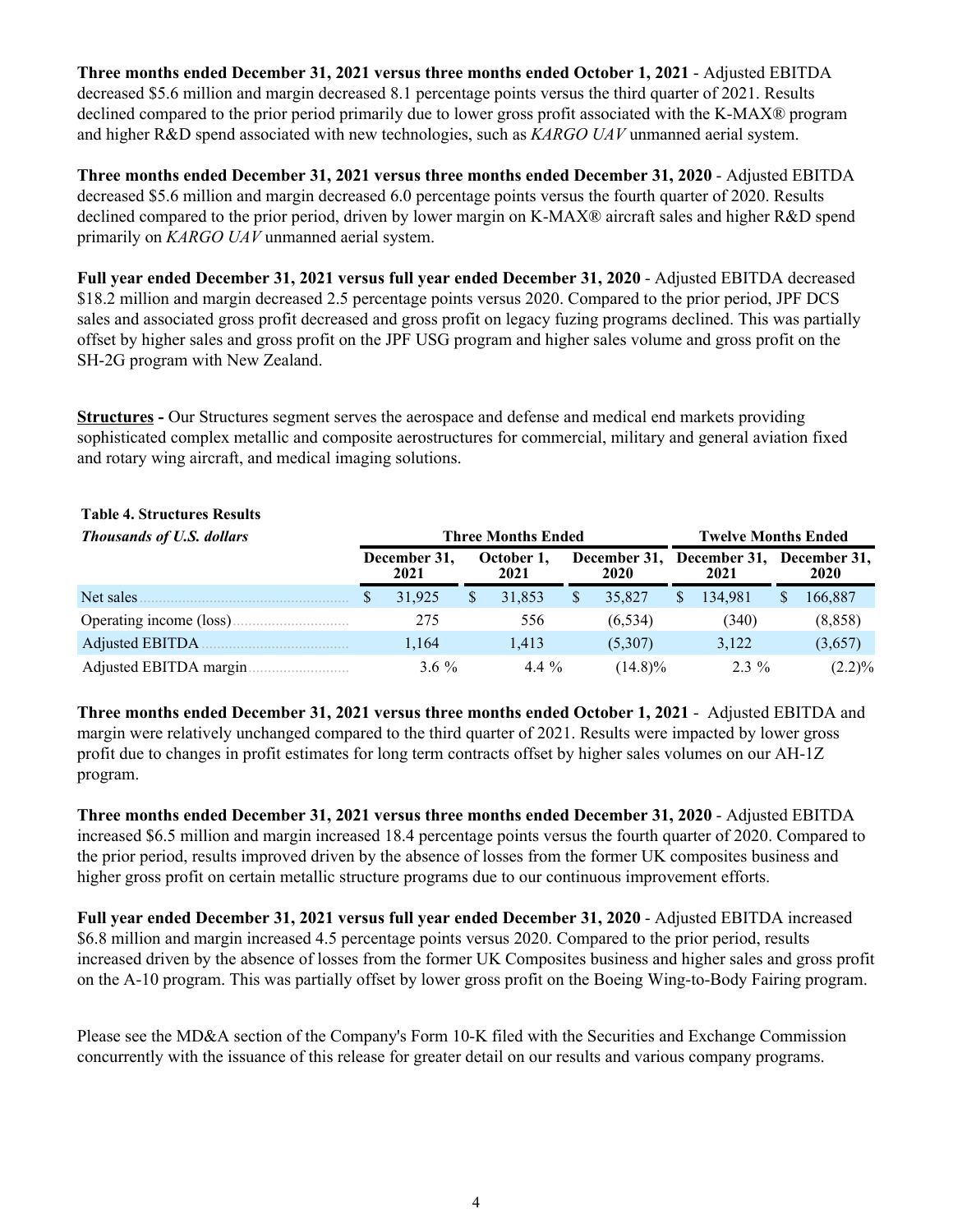#### **OUTLOOK**

|           | <b>Table 5. Outlook</b>                      |
|-----------|----------------------------------------------|
|           | Millions of U.S. dollars (except share data) |
|           |                                              |
| Net Sales |                                              |

| Net Sales                                                 | $\mathbb{S}$  | 709.0  | \$            | 720.0  | \$            | 740.0  |
|-----------------------------------------------------------|---------------|--------|---------------|--------|---------------|--------|
|                                                           |               |        |               |        |               |        |
| <b>Adjusted EBITDA</b>                                    |               |        |               |        |               |        |
|                                                           |               | 43.7   | \$            | 49.3   | \$            | 53.5   |
|                                                           |               | 16.3   |               | 15.7   |               | 15.7   |
|                                                           |               | 16.8   |               | 13.1   |               | 14.2   |
| Non-service pension and post retirement benefit income    |               | (26.2) |               | (21.1) |               | (21.1) |
|                                                           |               | (0.1)  |               | (0.9)  |               | (0.9)  |
|                                                           |               | (0.9)  |               |        |               |        |
|                                                           |               | 36.6   |               | 37.6   |               | 37.6   |
|                                                           |               | 9.3    |               |        |               |        |
|                                                           |               | 95.5   | $\mathcal{S}$ | 93.7   | $\mathsf{\$}$ | 99.0   |
|                                                           |               | 13.5 % |               | 13.0 % |               | 13.4 % |
|                                                           |               |        |               |        |               |        |
| <b>Adjusted Diluted Earnings Per Share</b>                |               |        |               |        |               |        |
|                                                           |               | 1.57   | \$            | 1.75   | \$            | 1.90   |
|                                                           |               | 0.36   |               |        |               |        |
|                                                           |               | 1.93   | $\mathcal{S}$ | 1.75   | $\mathbf S$   | 1.90   |
|                                                           |               |        |               |        |               |        |
| <b>Cash Flow</b>                                          |               |        |               |        |               |        |
|                                                           |               |        |               |        |               |        |
| Cash flow from operating activities <sup>(1)</sup> $\sim$ |               | 48.7   | <sup>\$</sup> | 65.0   | \$            | 75.0   |
| Bal Seal Acquisition Retention Payment                    |               | 25.1   |               |        |               |        |
|                                                           |               | (17.5) |               | (25.0) |               | (25.0) |
|                                                           |               | 56.3   | $\mathcal{S}$ | 40.0   | \$            | 50.0   |
|                                                           |               |        |               |        |               |        |
|                                                           | <sup>\$</sup> | 10.0   | \$            |        | \$            |        |

*Millions of U.S. dollars (except share data)* **2021 2022 Outlook**

**Actual Low End High End**

 $<sup>(1)</sup>$  Cash flow from operating activities in 2021 includes the \$25.1 million payment to Bal Seal employees which represents</sup> purchase price paid to the former Bal Seal owners that was accounted for as compensation expense under ASC 805 in 2020.

#### **CONFERENCE CALL**

A conference call has been scheduled for tomorrow, February 25, 2022, at 8:30 AM ET. The call will be accessible by telephone within the U.S. at (844) 473-0975 and from outside the U.S. at (562) 350-0826 (using the Conference I.D.: 3966827) or via the Internet at www.kaman.com. A replay will be available two hours after the call and can be accessed at (855) 859-2056 or (404) 537-3406 using the Conference I.D.: 3966827. In its discussion, management may reference certain non-GAAP financial measures related to company performance. A reconciliation of that information to the most directly comparable GAAP measures is provided in this release. In addition, a supplemental presentation relating to the fourth quarter 2021 results will be posted to the Company's website prior to the earnings call at www.kaman.com/investors/investor-presentations.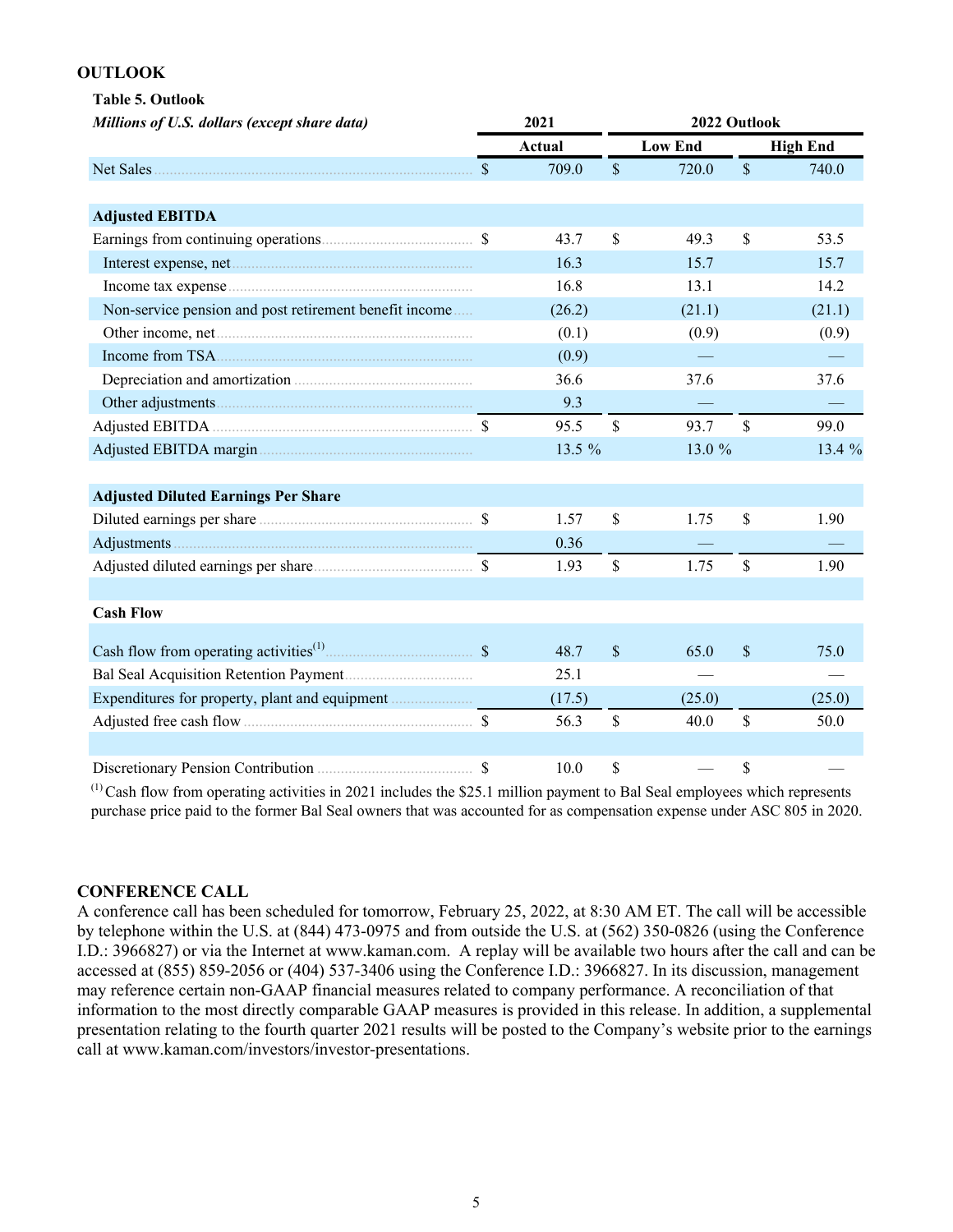## **ABOUT KAMAN CORPORATION**

Kaman Corporation, founded in 1945 by aviation pioneer Charles H. Kaman, and headquartered in Bloomfield, Connecticut, conducts business in the aerospace & defense, industrial and medical markets. Kaman produces and markets proprietary aircraft bearings and components; super precision, miniature ball bearings; proprietary spring energized seals, springs and contacts; complex metallic and composite aerostructures for commercial, military and general aviation fixed and rotary wing aircraft; safe and arming solutions for missile and bomb systems for the U.S. and allied militaries; subcontract helicopter work; restoration, modification and support of our SH-2G Super Seasprite maritime helicopters; manufacture and support of our heavy lift K-MAX® manned helicopter, the *K-MAX TITAN* unmanned helicopter and the *KARGO UAV* unmanned aerial system, a purpose built autonomous medium lift logistics vehicle. More information is available at www.kaman.com.

#### **NON-GAAP MEASURES DISCLOSURE**

Management believes that the Non-GAAP financial measures (i.e. financial measures that are not computed in accordance with Generally Accepted Accounting Principles) identified by an asterisk (\*) used in this release or in other disclosures provide important perspectives into the Company's ongoing business performance. The Company does not intend for the information to be considered in isolation or as a substitute for the related GAAP measures. Other companies may define the measures differently. We define the Non-GAAP measures used in this release and other disclosures as follows:

**Adjusted EBITDA** - Adjusted EBITDA is defined as earnings from continuing operations before interest, taxes, other expense (income), net, depreciation and amortization and certain items that are not indicative of the operating performance of the Company for the periods presented. Adjusted EBITDA differs from earnings from continuing operations, as calculated in accordance with GAAP, in that it excludes interest expense, net, income tax expense, depreciation and amortization, other expense (income), net, non-service pension and post retirement benefit expense (income), and certain items that are not indicative of the operating performance of the Company for the periods presented. We have made numerous investments in our business, such as acquisitions and capital expenditures, including facility improvements, new machinery and equipment, improvements to our information technology infrastructure and ERP systems, which we have adjusted for in Adjusted EBITDA. Adjusted EBITDA also does not give effect to cash used for debt service requirements and thus does not reflect funds available for distributions, reinvestments or other discretionary uses. Management believes Adjusted EBITDA provides an additional perspective on the operating results of the organization and its earnings capacity and helps improve the comparability of our results between periods because it provides a view of our operations that excludes items that management believes are not reflective of operating performance, such as items traditionally removed from net earnings in the calculation of EBITDA as well as Other expense (income), net and certain items that are not indicative of the operating performance of the Company for the period presented. Adjusted EBITDA is not presented as an alternative measure of operating performance, as determined in accordance with GAAP. No other adjustments were made during the three-month fiscal periods ended December 31, 2021, October 1, 2021 and December 31, 2020 and twelve-month fiscal periods ended December 31, 2021 and December 31, 2020. The following tables illustrate the calculation of Adjusted EBITDA: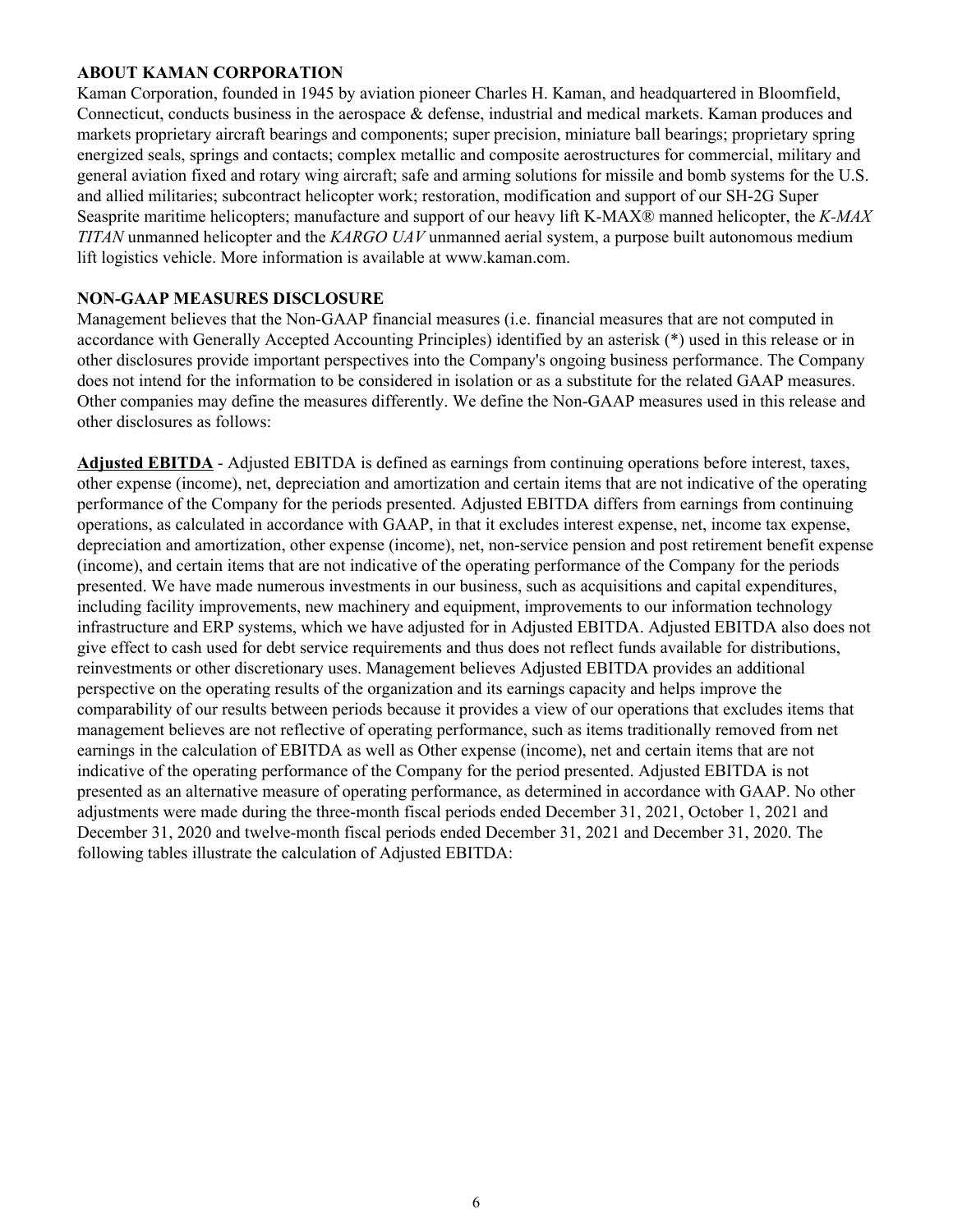## **Table 6. Adjusted EBITDA (unaudited)**

| <b>Thousands of U.S. dollars</b>                          | <b>Three Months Ended</b><br>December 31, 2021 |              |               |                                      |               |                              |                           |                   |    |                   |  |  |  |  |
|-----------------------------------------------------------|------------------------------------------------|--------------|---------------|--------------------------------------|---------------|------------------------------|---------------------------|-------------------|----|-------------------|--|--|--|--|
|                                                           |                                                | Consolidated |               | <b>Engineered</b><br><b>Products</b> |               | Precision<br><b>Products</b> |                           | <b>Structures</b> |    | Corp/<br>$Elims*$ |  |  |  |  |
| <b>Adjusted EBITDA</b>                                    |                                                |              |               |                                      |               |                              |                           |                   |    |                   |  |  |  |  |
| <b>Consolidated Results</b>                               |                                                |              |               |                                      |               |                              |                           |                   |    |                   |  |  |  |  |
| Sales from continuing operations                          | $\sqrt{\ }$                                    | 175,147      | $\mathbb S$   | 82,549                               | $\mathsf{\$}$ | 60,673                       | $\mathsf{\$}$             | 31,925            | \$ |                   |  |  |  |  |
| Earnings (loss) from continuing<br>operations, net of tax | \$                                             | 9,169        |               |                                      |               |                              |                           |                   |    |                   |  |  |  |  |
|                                                           |                                                | 4,058        |               |                                      |               |                              |                           |                   |    |                   |  |  |  |  |
|                                                           |                                                | 6,676        |               |                                      |               |                              |                           |                   |    |                   |  |  |  |  |
| Non-service pension and post                              |                                                | (6,397)      |               |                                      |               |                              |                           |                   |    |                   |  |  |  |  |
|                                                           |                                                | (417)        |               |                                      |               |                              |                           |                   |    |                   |  |  |  |  |
| Operating income (loss)                                   | $\mathcal{S}$                                  | 13,089       | $\mathcal{S}$ | 12,784                               | $\mathbb{S}$  | 8,662                        | $\mathbb{S}$              | 275               | \$ | (8,632)           |  |  |  |  |
| Depreciation and amortization                             |                                                | 9,180        |               | 6,580                                |               | 1,041                        |                           | 889               |    | 670               |  |  |  |  |
| Restructuring and severance costs                         |                                                | 675          |               |                                      |               |                              |                           |                   |    | 675               |  |  |  |  |
| Cost associated with corporate                            |                                                | 647          |               |                                      |               |                              |                           |                   |    | 647               |  |  |  |  |
|                                                           | $\mathcal{S}$                                  | 10,502       | $\$$          | 6,580                                | \$            | 1,041                        | \$                        | 889               | \$ | 1,992             |  |  |  |  |
|                                                           | <sup>S</sup>                                   | 23,591       | $\mathcal{S}$ | 19,364                               | $\mathsf{\$}$ | 9,703                        | $\boldsymbol{\mathsf{S}}$ | 1,164             | \$ | (6,640)           |  |  |  |  |
|                                                           |                                                | 13.5 %       |               | $23.5\%$                             |               | 16.0 $%$                     |                           | $3.6\%$           |    |                   |  |  |  |  |

\*\*Corp/Elims Operating income (loss) represents the Corporate office expenses and \$0.7 million of unallocated expenses that are shown on the Consolidated Statement of Earnings as their own line items.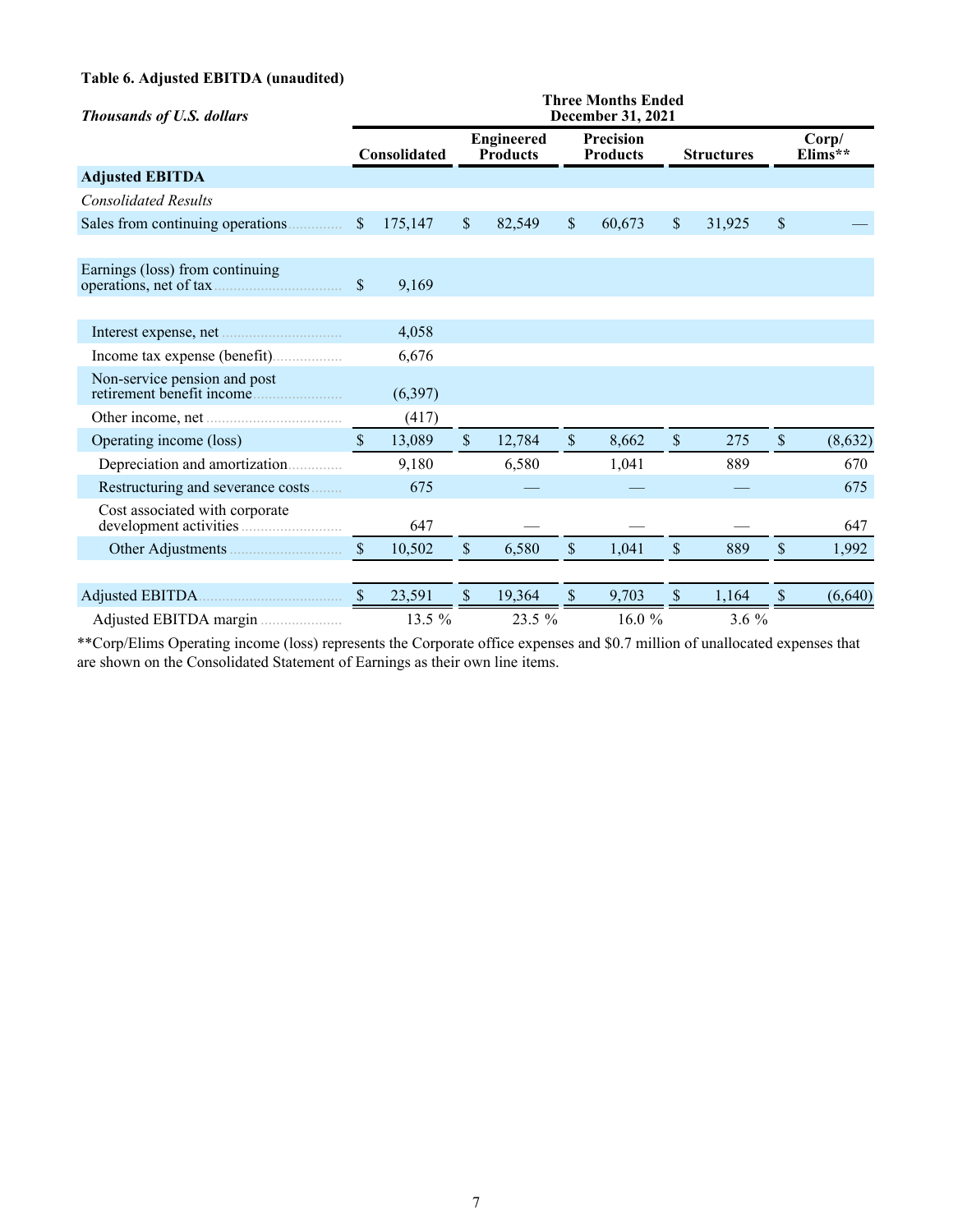## **Table 7. Adjusted EBITDA (unaudited)**

| <b>Thousands of U.S. dollars</b>                          | <b>Three Months Ended</b><br><b>October 1, 2021</b> |                     |               |                                      |               |                              |                           |                   |              |                    |  |  |  |
|-----------------------------------------------------------|-----------------------------------------------------|---------------------|---------------|--------------------------------------|---------------|------------------------------|---------------------------|-------------------|--------------|--------------------|--|--|--|
|                                                           |                                                     | <b>Consolidated</b> |               | <b>Engineered</b><br><b>Products</b> |               | Precision<br><b>Products</b> |                           | <b>Structures</b> |              | Corp/<br>$Elims**$ |  |  |  |
| <b>Adjusted EBITDA</b>                                    |                                                     |                     |               |                                      |               |                              |                           |                   |              |                    |  |  |  |
| <b>Consolidated Results</b>                               |                                                     |                     |               |                                      |               |                              |                           |                   |              |                    |  |  |  |
|                                                           | $\sqrt{\ }$                                         | 179,836             | $\mathcal{S}$ | 84,399                               | $\mathsf{\$}$ | 63,584                       | $\mathcal{S}$             | 31,853            | \$           |                    |  |  |  |
|                                                           |                                                     |                     |               |                                      |               |                              |                           |                   |              |                    |  |  |  |
| Earnings (loss) from continuing                           | $\mathsf{\$}$                                       | 14,667              |               |                                      |               |                              |                           |                   |              |                    |  |  |  |
|                                                           |                                                     |                     |               |                                      |               |                              |                           |                   |              |                    |  |  |  |
|                                                           |                                                     | 3,646               |               |                                      |               |                              |                           |                   |              |                    |  |  |  |
|                                                           |                                                     | 4,447               |               |                                      |               |                              |                           |                   |              |                    |  |  |  |
| Non-service pension and post<br>retirement benefit income |                                                     | (6,612)             |               |                                      |               |                              |                           |                   |              |                    |  |  |  |
| Other income, net                                         |                                                     | (172)               |               |                                      |               |                              |                           |                   |              |                    |  |  |  |
|                                                           |                                                     | (14)                |               |                                      |               |                              |                           |                   |              |                    |  |  |  |
| Operating income (loss)                                   | $\mathbb{S}$                                        | 15,962              | $\mathsf{\$}$ | 15,563                               | \$            | 14,283                       | $\mathsf{\$}$             | 556               | \$           | (14, 440)          |  |  |  |
| Depreciation and amortization                             |                                                     | 9,083               |               | 6,557                                |               | 1,022                        |                           | 857               |              | 647                |  |  |  |
| Restructuring and severance costs                         |                                                     | 2,611               |               |                                      |               |                              |                           |                   |              | 2,611              |  |  |  |
| Cost associated with corporate                            |                                                     | 136                 |               |                                      |               |                              |                           |                   |              | 136                |  |  |  |
| Costs from transition service                             |                                                     | 24                  |               |                                      |               |                              |                           |                   |              | 24                 |  |  |  |
|                                                           | $\mathcal{S}$                                       | 11,854              | $\mathcal{S}$ | 6,557                                | \$            | 1,022                        | $\boldsymbol{\mathsf{S}}$ | 857               | \$           | 3,418              |  |  |  |
|                                                           |                                                     |                     |               |                                      |               |                              |                           |                   |              |                    |  |  |  |
|                                                           | $\mathbb{S}$                                        | 27,816              | $\mathbb{S}$  | 22,120                               | $\$$          | 15,305                       | $\mathbb S$               | 1,413             | $\mathbb{S}$ | (11, 022)          |  |  |  |
| Adjusted EBITDA margin                                    |                                                     | 15.5 %              |               | 26.2 %                               |               | 24.1 %                       |                           | 4.4 %             |              |                    |  |  |  |

\*\*Corp/Elims Operating income (loss) represents the Corporate office expenses and \$2.6 million of unallocated expenses that are shown on the Consolidated Statement of Earnings as their own line items.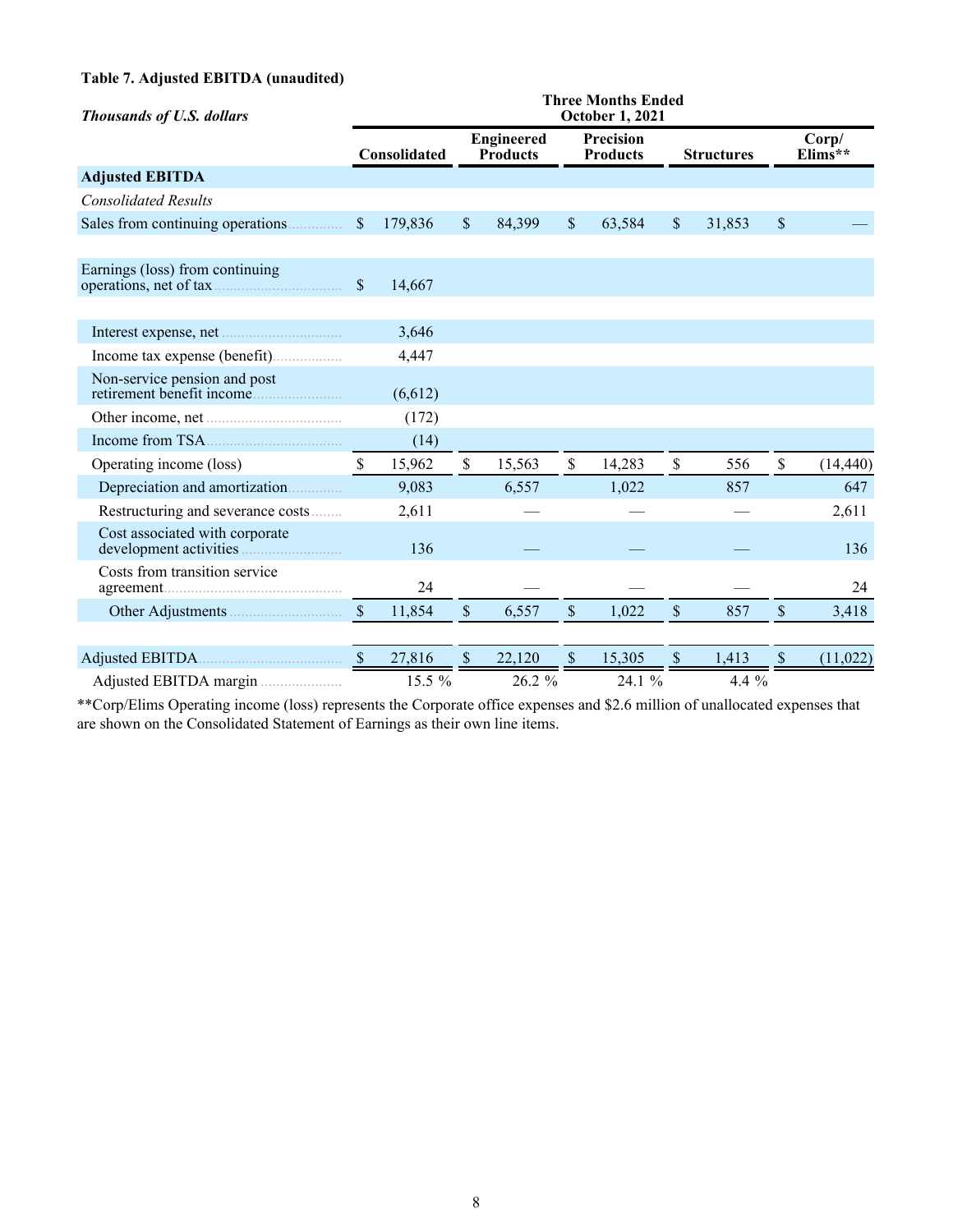## **Table 8. Adjusted EBITDA (unaudited)**

| <b>Thousands of U.S. dollars</b>                          | <b>Three Months Ended</b><br><b>December 31, 2020</b> |                     |               |                                      |                           |                              |                           |                   |    |                              |  |  |
|-----------------------------------------------------------|-------------------------------------------------------|---------------------|---------------|--------------------------------------|---------------------------|------------------------------|---------------------------|-------------------|----|------------------------------|--|--|
|                                                           |                                                       | <b>Consolidated</b> |               | <b>Engineered</b><br><b>Products</b> |                           | Precision<br><b>Products</b> |                           | <b>Structures</b> |    | Corp/<br>Elims <sup>**</sup> |  |  |
| <b>Adjusted EBITDA</b>                                    |                                                       |                     |               |                                      |                           |                              |                           |                   |    |                              |  |  |
| <b>Consolidated Results</b>                               |                                                       |                     |               |                                      |                           |                              |                           |                   |    |                              |  |  |
| Sales from continuing operations                          | $\sqrt{\ }$                                           | 185,288             | $\mathbb S$   | 79,929                               | $\boldsymbol{\mathsf{S}}$ | 69,532                       | $\boldsymbol{\mathsf{S}}$ | 35,827            | \$ |                              |  |  |
| Earnings (loss) from continuing<br>operations, net of tax | $\boldsymbol{\$}$                                     | (31, 420)           |               |                                      |                           |                              |                           |                   |    |                              |  |  |
|                                                           |                                                       | 4,888               |               |                                      |                           |                              |                           |                   |    |                              |  |  |
|                                                           |                                                       | (6,708)             |               |                                      |                           |                              |                           |                   |    |                              |  |  |
| Non-service pension and post<br>retirement benefit income |                                                       | (4,062)             |               |                                      |                           |                              |                           |                   |    |                              |  |  |
|                                                           |                                                       | (304)               |               |                                      |                           |                              |                           |                   |    |                              |  |  |
|                                                           |                                                       | (586)               |               |                                      |                           |                              |                           |                   |    |                              |  |  |
| Operating income (loss)                                   | \$                                                    | (38, 192)           | $\mathsf{\$}$ | 8,735                                | \$                        | 14,221                       | $\mathsf{\$}$             | (6, 534)          | \$ | (54, 614)                    |  |  |
| Depreciation and amortization                             |                                                       | 11,695              |               | 8,477                                |                           | 1,068                        |                           | 1,227             |    | 923                          |  |  |
| Impairment on assets held for sale                        |                                                       | 36,285              |               |                                      |                           |                              |                           |                   |    | 36,285                       |  |  |
| Restructuring and severance costs                         |                                                       | 539                 |               |                                      |                           |                              |                           |                   |    | 539                          |  |  |
| Cost associated with corporate                            |                                                       | 207                 |               |                                      |                           |                              |                           |                   |    | 207                          |  |  |
| Bal Seal acquisition costs                                |                                                       | 45                  |               |                                      |                           |                              |                           |                   |    | 45                           |  |  |
| Cost of acquired Bal Seal retention                       |                                                       | 5,704               |               |                                      |                           |                              |                           |                   |    | 5,704                        |  |  |
| Costs from transition services                            |                                                       | 983                 |               |                                      |                           |                              |                           |                   |    | 983                          |  |  |
|                                                           | $\mathbb{S}$                                          | 55,458              | \$            | 8,477                                | \$                        | 1,068                        | \$                        | 1,227             | \$ | 44,686                       |  |  |
|                                                           |                                                       |                     |               |                                      |                           |                              |                           |                   |    |                              |  |  |
|                                                           | $\mathbb{S}$                                          | 17,266              | \$            | 17,212                               | \$                        | 15,289                       | \$                        | (5,307)           | \$ | (9,928)                      |  |  |
| Adjusted EBITDA margin                                    |                                                       | 9.3 %               |               | 21.5 %                               |                           | 22.0 %                       |                           | $(14.8)\%$        |    |                              |  |  |

\*\*Corp/Elims Operating income (loss) represents the Corporate office expenses and \$43.7 million of unallocated expenses that are shown on the Consolidated Statement of Earnings as their own line items.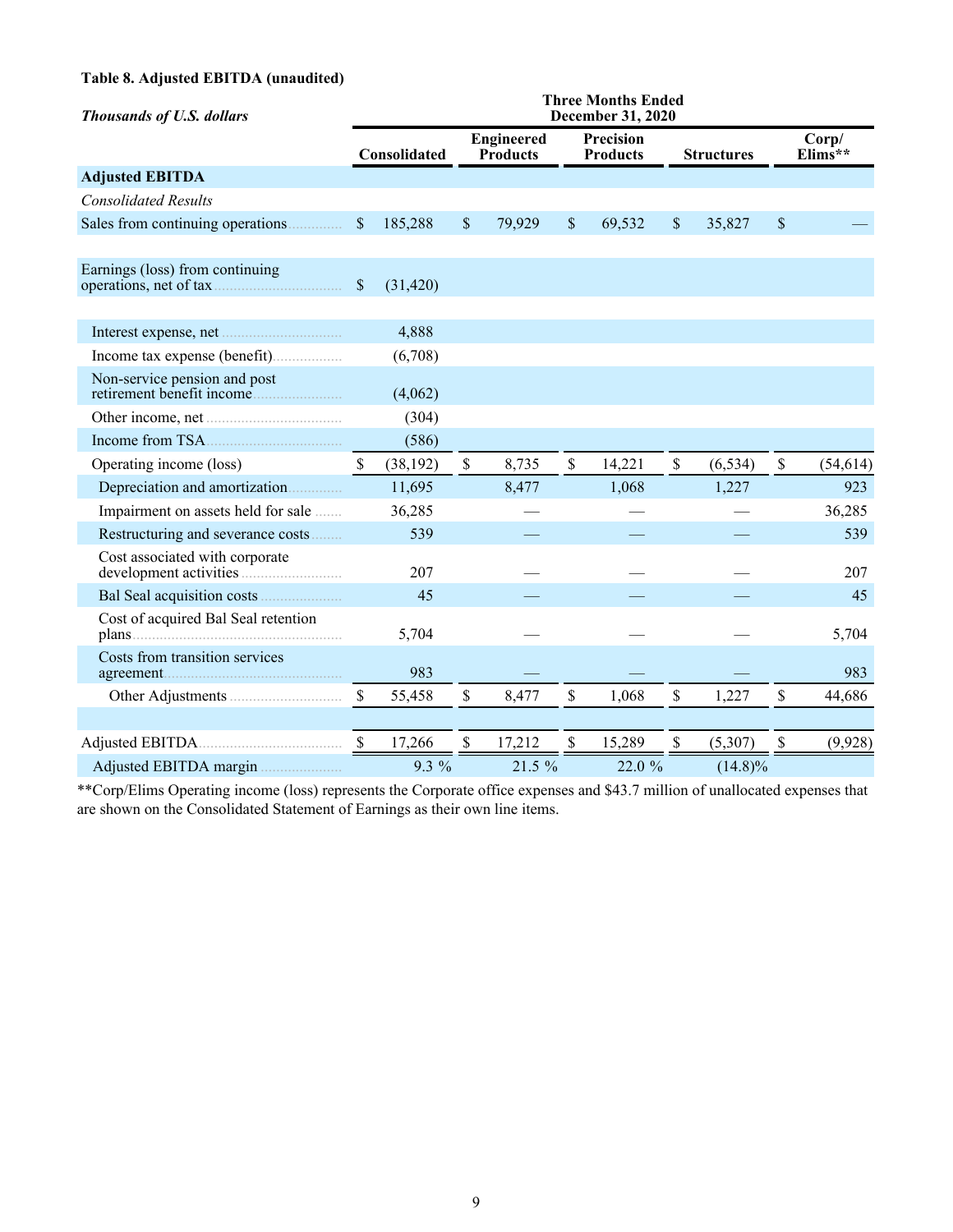## **Table 9. Adjusted EBITDA (unaudited)**

| <b>Thousands of U.S. dollars</b>                          | <b>Twelve Months Ended</b><br>December 31, 2021 |              |              |                                      |               |                              |              |                   |              |                              |  |  |
|-----------------------------------------------------------|-------------------------------------------------|--------------|--------------|--------------------------------------|---------------|------------------------------|--------------|-------------------|--------------|------------------------------|--|--|
|                                                           |                                                 | Consolidated |              | <b>Engineered</b><br><b>Products</b> |               | Precision<br><b>Products</b> |              | <b>Structures</b> |              | Corp/<br>Elims <sup>**</sup> |  |  |
| <b>Adjusted EBITDA</b>                                    |                                                 |              |              |                                      |               |                              |              |                   |              |                              |  |  |
| <b>Consolidated Results</b>                               |                                                 |              |              |                                      |               |                              |              |                   |              |                              |  |  |
| Sales from continuing operations                          | $\mathbb{S}$                                    | 708,993      | $\mathbb{S}$ | 317,683                              | $\mathbb{S}$  | 256,329                      | $\mathbb{S}$ | 134,981           | $\mathbb{S}$ |                              |  |  |
| Earnings (loss) from continuing<br>operations, net of tax |                                                 | 43,676       |              |                                      |               |                              |              |                   |              |                              |  |  |
| Interest expense, net                                     |                                                 | 16,290       |              |                                      |               |                              |              |                   |              |                              |  |  |
|                                                           |                                                 | 16,832       |              |                                      |               |                              |              |                   |              |                              |  |  |
| Non-service pension and post<br>retirement benefit income |                                                 | (26, 229)    |              |                                      |               |                              |              |                   |              |                              |  |  |
|                                                           |                                                 | (142)        |              |                                      |               |                              |              |                   |              |                              |  |  |
|                                                           |                                                 | (931)        |              |                                      |               |                              |              |                   |              |                              |  |  |
| Operating income (loss)                                   | $\mathbf S$                                     | 49,496       | \$           | 43,097                               | $\mathsf{\$}$ | 55,366                       | \$           | (340)             | \$           | (48, 627)                    |  |  |
| Depreciation and amortization                             |                                                 | 36,654       |              | 26,306                               |               | 4,148                        |              | 3,462             |              | 2,738                        |  |  |
| Restructuring and severance costs                         |                                                 | 6,154        |              |                                      |               |                              |              |                   |              | 6,154                        |  |  |
| Cost associated with corporate                            |                                                 | 1,198        |              |                                      |               |                              |              |                   |              | 1,198                        |  |  |
| Costs from transition services                            |                                                 | 1,728        |              |                                      |               |                              |              |                   |              | 1,728                        |  |  |
|                                                           |                                                 | 234          |              |                                      |               |                              |              |                   |              | 234                          |  |  |
|                                                           | $\mathbb{S}$                                    | 45,968       | \$           | 26,306                               | \$            | 4,148                        | \$           | 3,462             | \$           | 12,052                       |  |  |
|                                                           |                                                 |              |              |                                      |               |                              |              |                   |              |                              |  |  |
| Adjusted EBITDA                                           | $\mathbb{S}$                                    | 95,464       | \$           | 69,403                               | \$            | 59,514                       | \$           | 3,122             | \$           | (36, 575)                    |  |  |
| Adjusted EBITDA margin                                    |                                                 | 13.5 %       |              | 21.8 %                               |               | 23.2 %                       |              | $2.3\%$           |              |                              |  |  |

\*\*Corp/Elims Operating income (loss) represents the Corporate office expenses and \$8.1 million of unallocated expenses that are shown on the Consolidated Statement of Earnings as their own line items.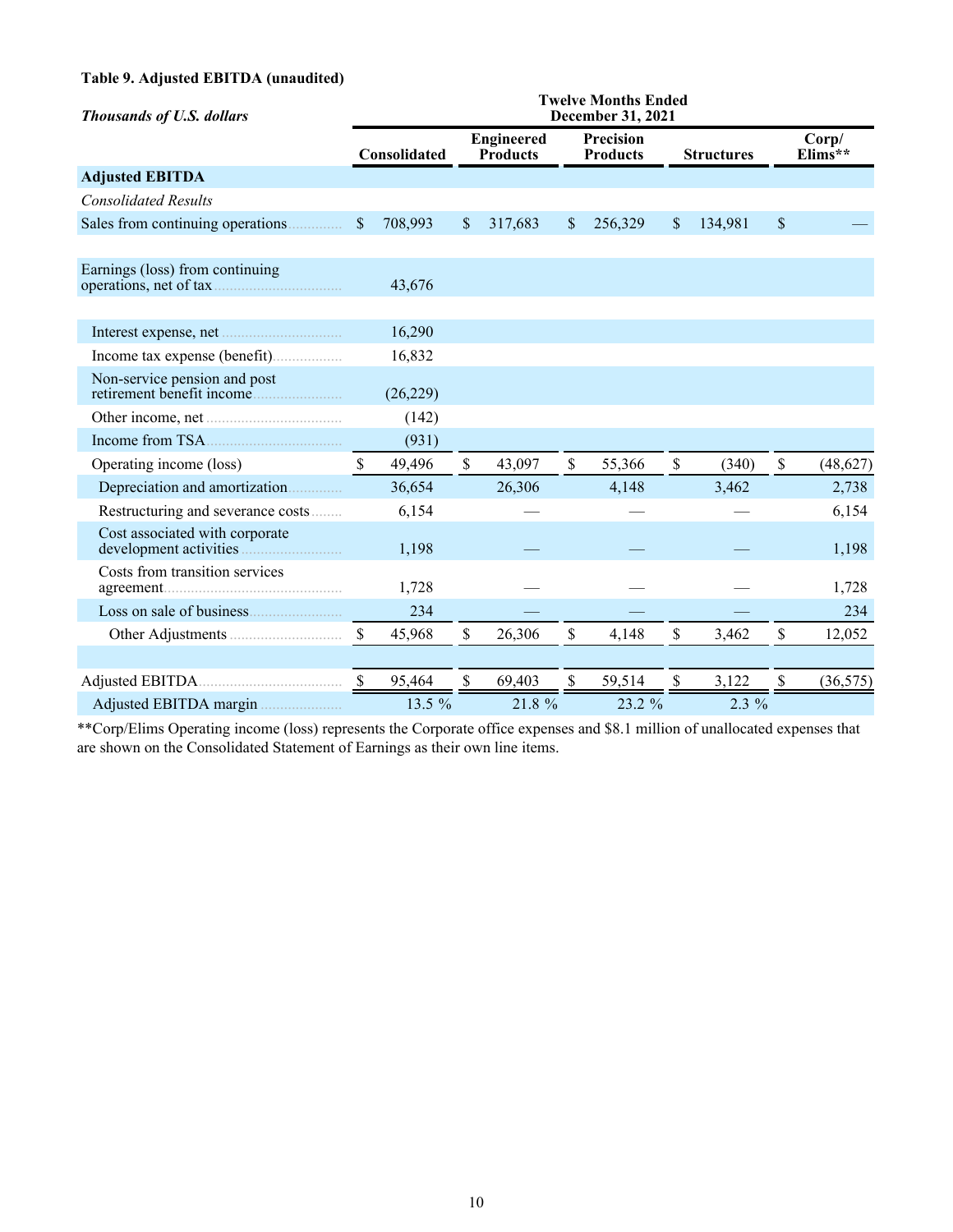## **Table 10. Adjusted EBITDA (unaudited)**

| <b>Thousands of U.S. dollars</b>                                  | <b>Twelve Months Ended</b><br>December 31, 2020 |              |               |                                      |                              |         |               |                   |              |             |  |
|-------------------------------------------------------------------|-------------------------------------------------|--------------|---------------|--------------------------------------|------------------------------|---------|---------------|-------------------|--------------|-------------|--|
|                                                                   |                                                 | Consolidated |               | <b>Engineered</b><br><b>Products</b> | Precision<br><b>Products</b> |         |               | <b>Structures</b> |              | Corp/Elims* |  |
| <b>Adjusted EBITDA</b>                                            |                                                 |              |               |                                      |                              |         |               |                   |              |             |  |
| <b>Consolidated Results</b>                                       |                                                 |              |               |                                      |                              |         |               |                   |              |             |  |
| Sales from continuing operations                                  | $\boldsymbol{\mathsf{S}}$                       | 784,459      | <sup>\$</sup> | 315,063                              | $\mathsf{\$}$                | 302,509 | \$            | 166,887           | $\$$         |             |  |
| Earnings (loss) from continuing<br>operations, net of tax         | $\mathcal{S}$                                   | (70, 434)    |               |                                      |                              |         |               |                   |              |             |  |
|                                                                   |                                                 | 19,270       |               |                                      |                              |         |               |                   |              |             |  |
|                                                                   |                                                 | (7, 730)     |               |                                      |                              |         |               |                   |              |             |  |
| Non-service pension and post<br>retirement benefit income         |                                                 | (16,250)     |               |                                      |                              |         |               |                   |              |             |  |
|                                                                   |                                                 | (728)        |               |                                      |                              |         |               |                   |              |             |  |
|                                                                   |                                                 | (8, 439)     |               |                                      |                              |         |               |                   |              |             |  |
| Operating income (loss)                                           | \$                                              | (84,311)     | $\mathbb S$   | 33,561                               | \$                           | 74,033  | $\mathsf{\$}$ | (8, 858)          | $\mathbb{S}$ | (183, 047)  |  |
| Depreciation and amortization                                     |                                                 | 43,899       |               | 31,574                               |                              | 3,706   |               | 5,201             |              | 3,418       |  |
| Non-cash, non tax goodwill<br>impairment charge                   |                                                 | 50,307       |               |                                      |                              |         |               |                   |              | 50,307      |  |
| Impairment on assets held for sale                                |                                                 | 36,285       |               |                                      |                              |         |               |                   |              | 36,285      |  |
| Restructuring and severance costs                                 |                                                 | 8,359        |               |                                      |                              |         |               |                   |              | 8,359       |  |
| Cost associated with corporate                                    |                                                 | 4,539        |               |                                      |                              |         |               |                   |              | 4,539       |  |
|                                                                   |                                                 | 8,506        |               |                                      |                              |         |               |                   |              | 8,506       |  |
| Cost of acquired Bal Seal retention<br>plans                      |                                                 | 22,814       |               |                                      |                              |         |               |                   |              | 22,814      |  |
| Inventory step-up associated with Bal                             |                                                 | 2,355        |               | 2,355                                |                              |         |               |                   |              |             |  |
| Costs from transition services                                    |                                                 | 12,515       |               |                                      |                              |         |               |                   |              | 12,515      |  |
|                                                                   |                                                 | 280          |               |                                      |                              |         |               |                   |              | 280         |  |
| Reversal of employee tax-related<br>matters in foreign operations |                                                 | (1, 859)     |               | (1, 859)                             |                              |         |               |                   |              |             |  |
| Reversal of environmental accrual at<br><b>GRW</b>                |                                                 | (264)        |               | (264)                                |                              |         |               |                   |              |             |  |
| Gain on sale of business                                          |                                                 | (493)        |               |                                      |                              |         |               |                   |              | (493)       |  |
|                                                                   | \$                                              | 187,243      | \$            | 31,806                               | \$                           | 3,706   | $\mathbb S$   | 5,201             | \$           | 146,530     |  |
|                                                                   |                                                 |              |               |                                      |                              |         |               |                   |              |             |  |
|                                                                   | \$                                              | 102,932      | \$            | 65,367                               | \$                           | 77,739  | \$            | (3,657)           | \$           | (36,517)    |  |
| Adjusted EBITDA margin                                            |                                                 | 13.1 %       |               | 20.7 %                               |                              | 25.7 %  |               | $(2.2)\%$         |              |             |  |

\*\*Corp/Elims Operating income (Loss) represents the Corporate office expenses and \$130.0 million of unallocated expenses that are shown on the Consolidated Statement of Earnings as their own line items.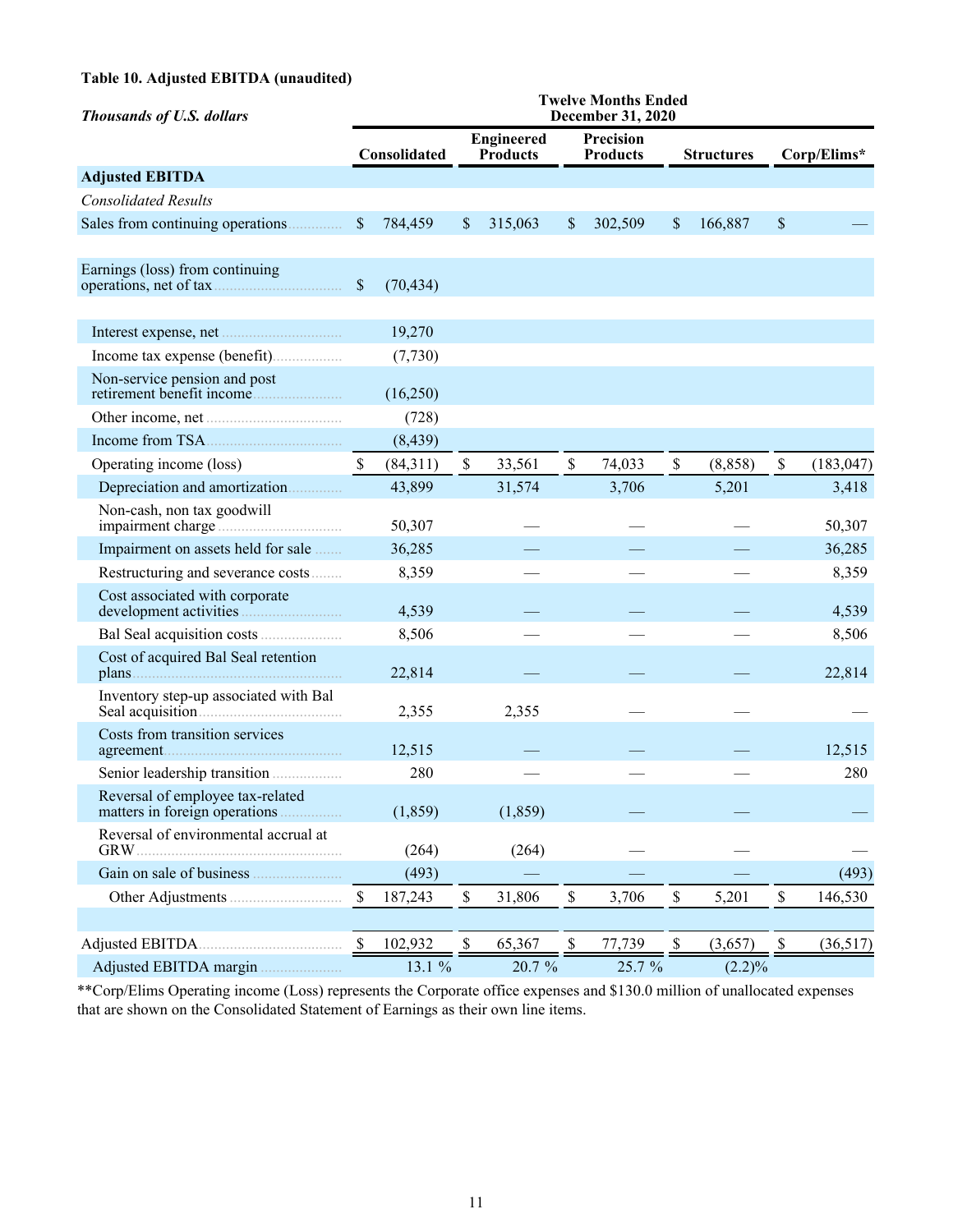**Adjusted Earnings from Continuing Operations and Adjusted Diluted Earnings Per Share** - Adjusted earnings from continuing operations and adjusted diluted earnings per share are defined as GAAP "Earnings from continuing operations" and "Diluted earnings per share from continuing operations", less items that are not indicative of the operating performance of the business for the periods presented. These items are included in the reconciliation below. Management uses adjusted earnings from continuing operations and adjusted diluted earnings per share to evaluate performance period over period, to analyze the underlying trends in our business and to assess its performance relative to its competitors. We believe that this information is useful for investors and financial institutions seeking to analyze and compare companies on the basis of operating performance.

The following table illustrates the calculation of adjusted earnings from continuing operations and adjusted diluted earnings per share: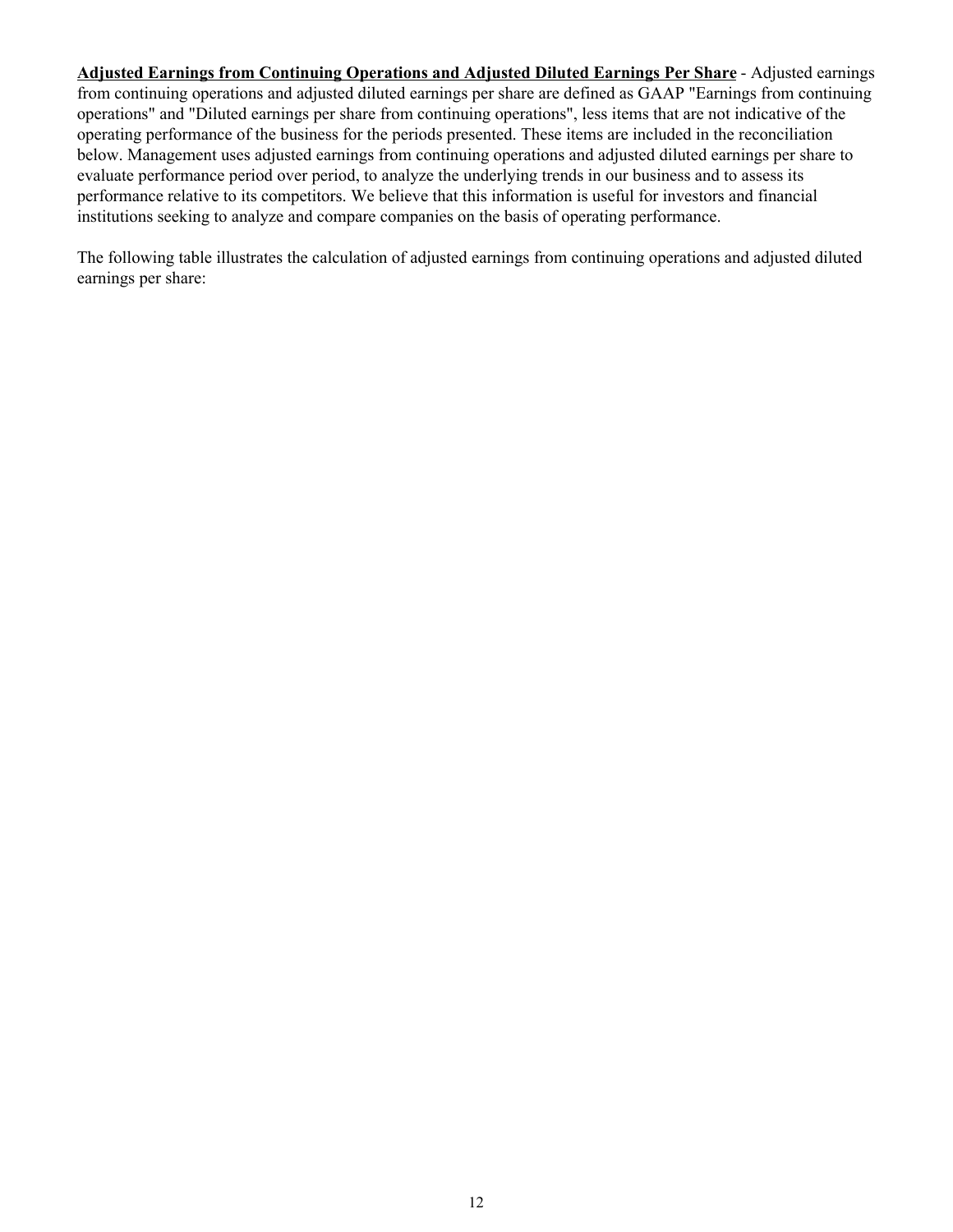|                                                         |              |         |                           | <b>Three Months Ended</b> |                           |           | <b>Three Months Ended</b> |               |                           |                                                     |                           |          |  |
|---------------------------------------------------------|--------------|---------|---------------------------|---------------------------|---------------------------|-----------|---------------------------|---------------|---------------------------|-----------------------------------------------------|---------------------------|----------|--|
|                                                         |              |         |                           | December 31, 2021         |                           |           |                           |               |                           | December 31, 2020                                   |                           |          |  |
|                                                         |              | Pre-Tax |                           | Tax-Effected Diluted EPS  |                           |           |                           | Pre-Tax       |                           | <b>Tax-Effected Diluted EPS</b>                     |                           |          |  |
| Earnings (loss) from continuing                         | $\$$         | 15,845  | $\boldsymbol{\mathsf{S}}$ | 9,169                     | $\boldsymbol{\mathsf{S}}$ | 0.33      | $\mathcal{S}$             | $(38,128)$ \$ |                           | $(31, 420)$ \$                                      |                           | (1.13)   |  |
| Adjustments:                                            |              |         |                           |                           |                           |           |                           |               |                           |                                                     |                           |          |  |
| Impairments on assets held for<br>sale                  |              |         |                           |                           |                           |           |                           | 36,285        |                           | 36,285                                              |                           | 1.31     |  |
| Restructuring and severance<br>costs.                   |              | 675     |                           | 530                       |                           | 0.02      |                           | 539           |                           | 416                                                 |                           | 0.01     |  |
| Costs associated with corporate                         |              | 647     |                           | 508                       |                           | 0.02      |                           | 207           |                           | 160                                                 |                           | 0.01     |  |
| Bal Seal acquisition costs<br>Cost of acquired Bal Seal |              |         |                           |                           |                           |           |                           | 45            |                           | 35                                                  |                           |          |  |
| Costs from transition services                          |              |         |                           |                           |                           |           |                           | 5,704         |                           | 5,704                                               |                           | 0.21     |  |
| Income from transition services                         |              |         |                           |                           |                           |           |                           | 983           |                           | 758                                                 |                           | 0.02     |  |
|                                                         |              |         |                           |                           |                           |           |                           | (586)         |                           | (452)                                               |                           | (0.02)   |  |
| Tax-related items                                       |              | 3,131   |                           | 3,131                     |                           | 0.11      |                           |               |                           |                                                     |                           |          |  |
|                                                         | $\mathbb{S}$ | 4,453   | $\mathbb{S}$              | 4,169                     | $\mathsf{\$}$             | 0.15      | $\mathcal{S}$             | 43,177        | $\boldsymbol{\mathsf{S}}$ | 42,906                                              | $\mathcal{S}$             | 1.54     |  |
| Adjusted earnings from                                  | \$           | 20,298  | $\mathcal{S}$             | 13,338                    | - \$                      | $0.48$ \$ |                           | 5,049 \$      |                           | 11,486 \$                                           |                           | 0.41     |  |
| Diluted weighted average shares                         |              |         |                           |                           |                           | 27,898    |                           |               |                           |                                                     |                           | 27,735   |  |
|                                                         |              |         |                           |                           |                           |           |                           |               |                           | <b>Three Months Ended</b><br><b>October 1, 2021</b> |                           |          |  |
|                                                         |              |         |                           |                           |                           |           |                           | Pre-Tax       |                           | <b>Tax-Effected Diluted EPS</b>                     |                           |          |  |
|                                                         |              |         |                           |                           |                           |           | $\mathcal{S}$             | 19,114        | $\mathbb{S}$              | $14,667$ \$                                         |                           | 0.53     |  |
| Adjustments:                                            |              |         |                           |                           |                           |           |                           |               |                           |                                                     |                           |          |  |
|                                                         |              |         |                           |                           |                           |           |                           | 2,611         |                           | 2,003                                               |                           | $0.07\,$ |  |
|                                                         |              |         |                           |                           |                           |           |                           | 136           |                           | 104                                                 |                           |          |  |
|                                                         |              |         |                           |                           |                           |           |                           | 24            |                           | 18                                                  |                           |          |  |
|                                                         |              |         |                           |                           |                           |           |                           | (14)          |                           | (11)                                                |                           |          |  |
|                                                         |              |         |                           |                           |                           |           | $\mathcal{S}$             | 2,757         | $\mathbb{S}$              | $2,114$ \$                                          |                           | 0.07     |  |
|                                                         |              |         |                           |                           |                           |           | $\mathbb{S}$              | 21,871        | $\mathcal{S}$             | 16,781                                              | $\boldsymbol{\mathsf{S}}$ | 0.60     |  |
|                                                         |              |         |                           |                           |                           |           |                           |               |                           |                                                     |                           | 27,888   |  |

# **Table 11. Adjusted Earnings from Continuing Operations and Adjusted Diluted Earnings per Share (unaudited)** *Thousands of U.S. dollars (except share data)*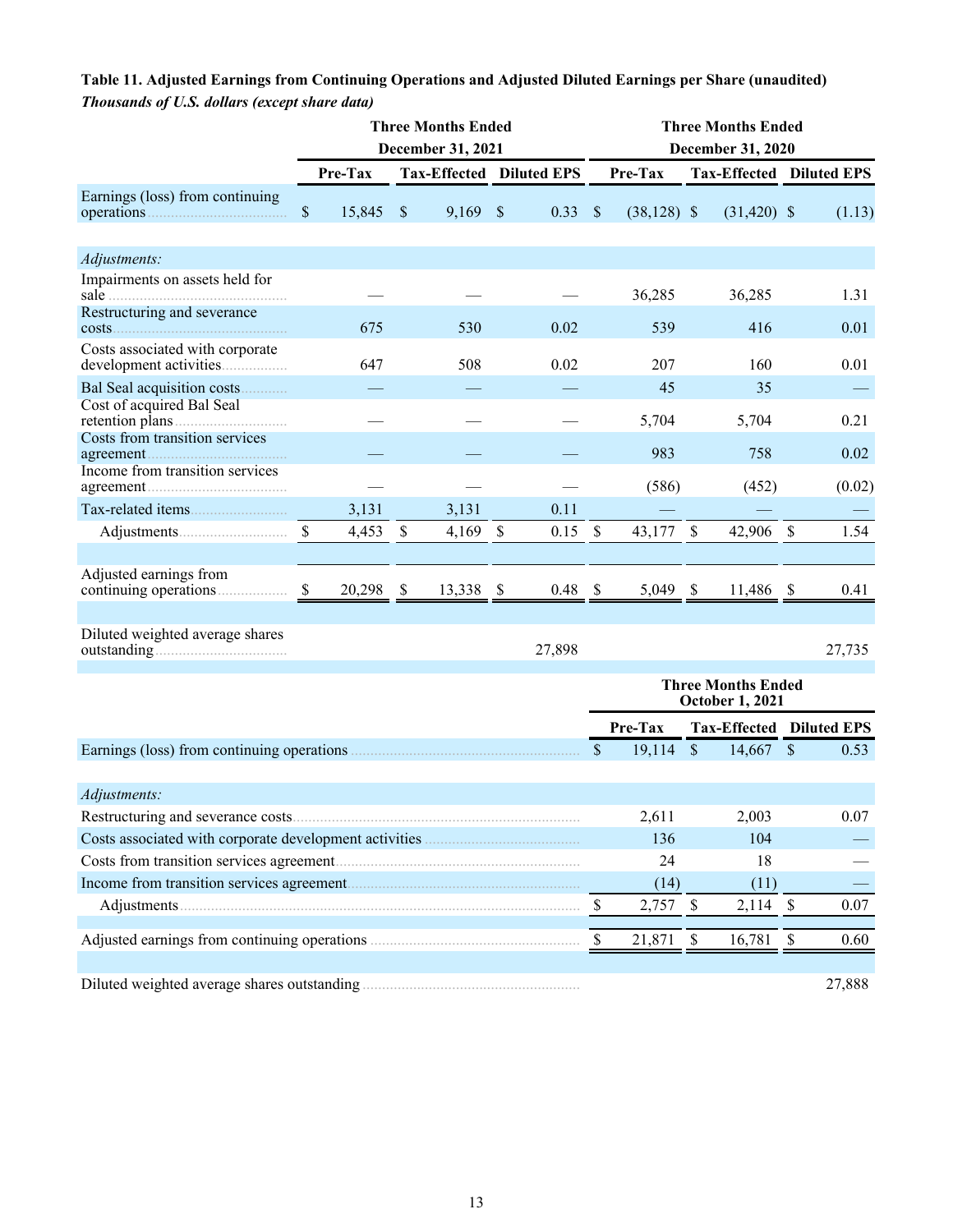# **Table 11 (cont). Adjusted Earnings from Continuing Operations and Adjusted Diluted Earnings per Share (unaudited)** *Thousands of U.S. dollars (except share data)*

|                                                           | <b>Twelve Months Ended</b><br>December 31, 2021 |        |                                 |        |               |           | <b>Twelve Months Ended</b><br><b>December 31, 2020</b> |                |               |                          |  |        |  |
|-----------------------------------------------------------|-------------------------------------------------|--------|---------------------------------|--------|---------------|-----------|--------------------------------------------------------|----------------|---------------|--------------------------|--|--------|--|
|                                                           | Pre-Tax                                         |        | <b>Tax-Effected Diluted EPS</b> |        |               |           |                                                        | Pre-Tax        |               | Tax-Effected Diluted EPS |  |        |  |
| Earnings (loss) from continuing                           | \$                                              | 60,508 | $\mathcal{S}$                   | 43,676 | $\mathcal{S}$ | 1.57      |                                                        | $(78, 164)$ \$ |               | $(70, 434)$ \$           |  | (2.54) |  |
| Adjustments:                                              |                                                 |        |                                 |        |               |           |                                                        |                |               |                          |  |        |  |
| Noncash, non tax goodwill                                 |                                                 |        |                                 |        |               |           |                                                        | 50,307         |               | 50,307                   |  | 1.82   |  |
| Impairment on assets held for<br>sale                     |                                                 |        |                                 |        |               |           |                                                        | 36,285         |               | 36,285                   |  | 1.31   |  |
| Restructuring and severance                               |                                                 | 6,154  |                                 | 4,810  |               | 0.17      |                                                        | 8,359          |               | 6,448                    |  | 0.23   |  |
| Costs associated with corporate<br>development activities |                                                 | 1,198  |                                 | 941    |               | 0.04      |                                                        | 4,539          |               | 3,501                    |  | 0.13   |  |
| Bal Seal acquisition costs                                |                                                 |        |                                 |        |               |           |                                                        | 8,506          |               | 6,602                    |  | 0.24   |  |
| Cost of acquired Bal Seal                                 |                                                 |        |                                 |        |               |           |                                                        | 22,814         |               | 22,814                   |  | 0.82   |  |
| Inventory step-up associated<br>with Bal Seal acquisition |                                                 |        |                                 |        |               |           |                                                        | 2,355          |               | 1,828                    |  | 0.06   |  |
| Costs from transition services<br>agreement               |                                                 | 1,728  |                                 | 1,370  |               | 0.05      |                                                        | 12,515         |               | 9,654                    |  | 0.34   |  |
| Income from transition services                           |                                                 | (931)  |                                 | (739)  |               | (0.03)    |                                                        | (8, 439)       |               | (6,510)                  |  | (0.23) |  |
| Senior leadership transition                              |                                                 |        |                                 |        |               |           |                                                        | 280            |               | 216                      |  | 0.01   |  |
| Employee tax-related matters in                           |                                                 |        |                                 |        |               |           |                                                        | (1, 859)       |               | (1,692)                  |  | (0.06) |  |
| Reversal of environmental                                 |                                                 |        |                                 |        |               |           |                                                        | (264)          |               | (187)                    |  | (0.01) |  |
| Loss (gain) on sale of business                           |                                                 | 234    |                                 | 234    |               | 0.01      |                                                        | (493)          |               | (370)                    |  | (0.01) |  |
| Tax-related items.                                        |                                                 | 3,131  |                                 | 3,131  |               | 0.11      |                                                        |                |               |                          |  |        |  |
| Tax effect on sale of UK                                  |                                                 | 287    |                                 | 287    |               | 0.01      |                                                        |                |               |                          |  |        |  |
|                                                           | $\mathbb{S}$                                    | 11,801 | $\mathcal{S}$                   | 10,034 | $\sqrt{S}$    | 0.36      | $\mathcal{S}$                                          | 134,905        | $\mathcal{S}$ | 128,896 \$               |  | 4.65   |  |
| Adjusted earnings from                                    | $\mathcal{S}$                                   | 72,309 | $\mathcal{S}$                   | 53,710 | $\mathcal{S}$ | $1.93$ \$ |                                                        | 56,741 \$      |               | 58,462 \$                |  | 2.11   |  |
| Diluted weighted average shares<br>outstanding            |                                                 |        |                                 |        |               | 27,891    |                                                        |                |               |                          |  | 27,723 |  |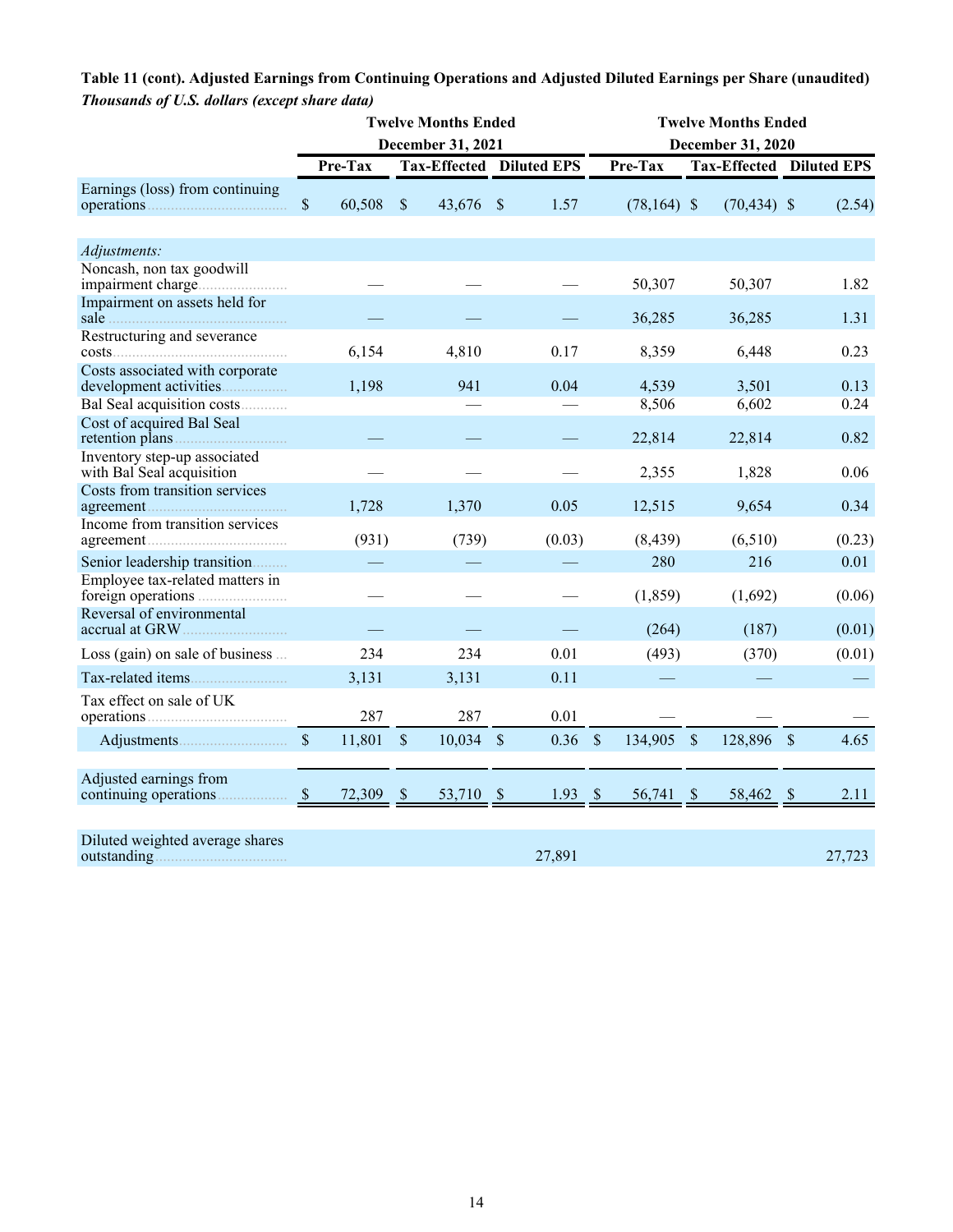**Adjusted Free Cash Flow** - Adjusted free cash flow is defined as GAAP "Net cash provided by (used in) operating activities from continuing operations" in a period less "Expenditures for property, plant & equipment" in the same period and any adjustments that are representative of the Company's cash generation or usage in the period. For 2021 we adjusted free cash flow to remove the cash payment made to Bal Seal employees under the retention plan established by the former owners of Bal Seal. Management believes free cash flow from continuing operations and adjusted free cash flow provides an important perspective on our ability to generate cash from our business operations and, as such, that it is an important financial measure for use in evaluating the Company's financial performance. Free cash flow and adjusted free cash flow should not be viewed as representing the residual cash flow available for discretionary expenditures such as dividends to shareholders or acquisitions, as it may exclude certain mandatory expenditures such as repayment of maturing debt and other contractual obligations. Management uses free cash flow and Adjusted free cash flow internally to assess overall liquidity. The following table illustrates the calculation of adjusted free cash flow.

| <b>Thousands of U.S. dollars</b>                                        | <b>Twelve Months</b><br>Ended | <b>Nine Months</b><br>Ended | <b>Three Months</b><br>Ended |  |  |
|-------------------------------------------------------------------------|-------------------------------|-----------------------------|------------------------------|--|--|
|                                                                         | December 31,<br>2021          | October 1,<br>2021          | December 31,<br>2021         |  |  |
| Net cash provided by operating activities from continuing operations \$ | 48,698 \$                     | 14.123                      | 34,575                       |  |  |
| Expenditures for property, plant $&$ equipment.                         | (17, 530)                     | (11, 364)                   | (6,166)                      |  |  |
| Cash paid for acquired retention plans <sup>(1)</sup>                   | 25,108                        | 25,108                      |                              |  |  |
| Adjusted free cash flow                                                 | 56,276                        | 27,867                      | 28,409                       |  |  |

#### **Table 12. Adjusted Free Cash Flow (unaudited)**

**(1)** Operating cash flow from continuing operations includes the \$25.1 million payment to Bal Seal employees from the first quarter of 2021, which represents purchase price paid to the former Bal Seal owners accounted for as compensation under ASC 805.

#### **FORWARD-LOOKING STATEMENTS**

This release contains "forward-looking statements" within the meaning of the safe harbor provisions of the U.S. Private Securities Litigation Reform Act of 1995. Forward-looking statements also may be included in other publicly available documents issued by the Company and in oral statements made by our officers and representatives from time to time. These forward-looking statements are intended to provide management's current expectations or plans for our future operating and financial performance, based on assumptions currently believed to be valid. They can be identified by the use of words such as "anticipate," "intend," "plan," "goal," "seek," "believe," "project," "estimate," "expect," "strategy," "future," "likely," "may," "should," "would," "could," "will" and other words of similar meaning in connection with a discussion of future operating or financial performance. Examples of forward looking statements include, among others, statements relating to future sales, earnings, cash flows, results of operations, uses of cash and other measures of financial performance.

Because forward-looking statements relate to the future, they are subject to inherent risks, uncertainties and other factors that may cause the Company's actual results and financial condition to differ materially from those expressed or implied in the forward-looking statements. Such risks, uncertainties and other factors include, among others: (i) changes in domestic and foreign economic and competitive conditions in markets served by the Company, particularly the defense, commercial aviation and industrial production markets; (ii) changes in government and customer priorities and requirements (including cost-cutting initiatives, government and customer shut-downs, the potential deferral of awards, terminations or reductions of expenditures to respond to the priorities of Congress and the Administration, or budgetary cuts resulting from Congressional actions or automatic sequestration); (iii) the global economic impact of the COVID-19 pandemic; (iv) changes in geopolitical conditions in countries where the Company does or intends to do business; (v) the successful conclusion of competitions for government programs (including new, follow-on and successor programs) and thereafter successful contract negotiations with government authorities (both foreign and domestic) for the terms and conditions of the programs; (vi) the timely receipt of any necessary export approvals and/or other licenses or authorizations from the USG; (vii) timely satisfaction or fulfillment of material contractual conditions precedents in customer purchase orders, contracts, or similar arrangements; (viii) the existence of standard government contract provisions permitting renegotiation of terms and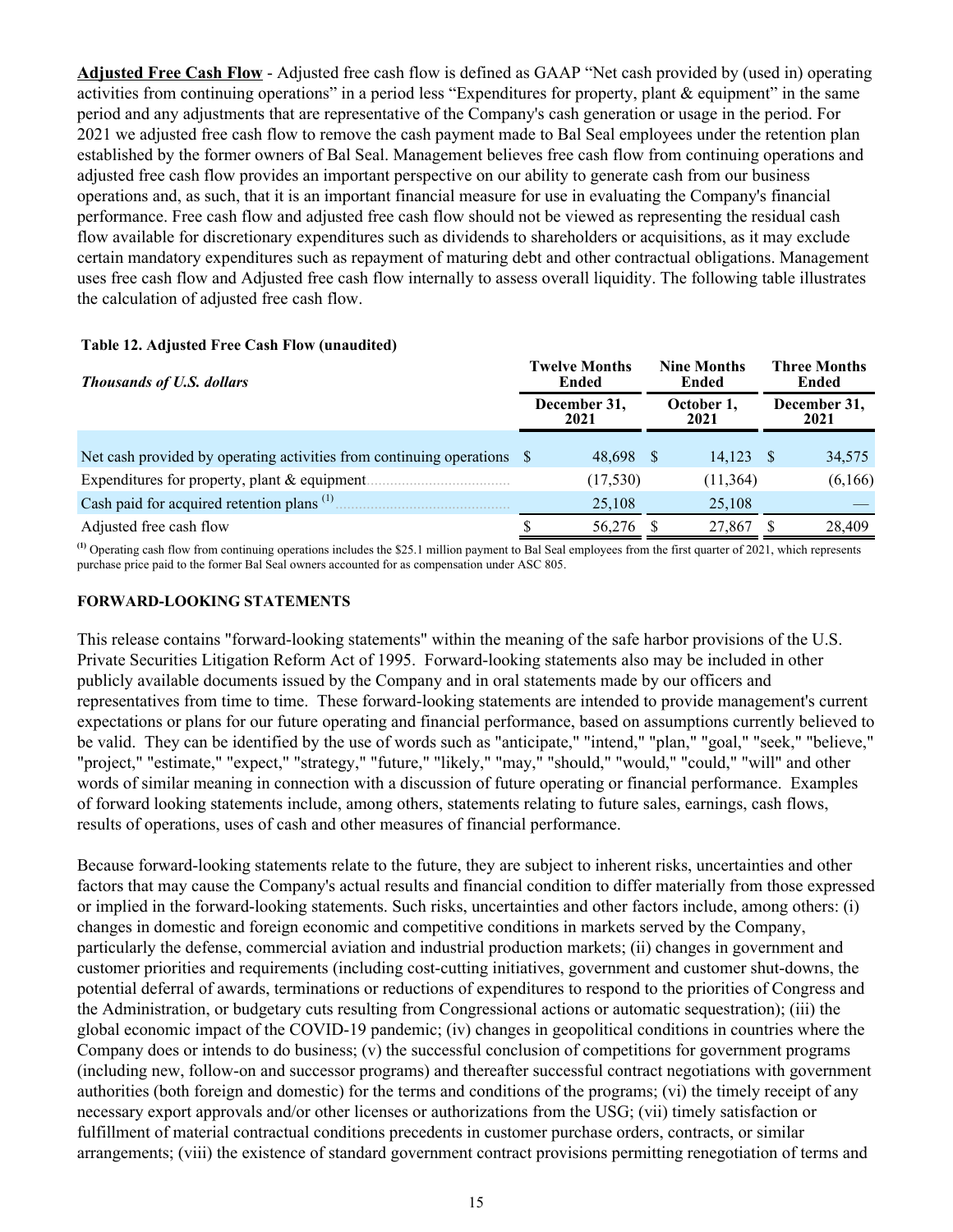termination for the convenience of the government; (ix) the successful resolution of government inquiries or investigations relating to our businesses and programs;  $(x)$  risks and uncertainties associated with the successful implementation and ramp up of significant new programs, including the ability to manufacture the products to the detailed specifications required and recover start-up costs and other investments in the programs; (xi) potential difficulties associated with variable acceptance test results, given sensitive production materials and extreme test parameters; (xii) the receipt and successful execution of production orders under the Company's existing USG JPF contract, including the exercise of all contract options and receipt of orders from allied militaries, but excluding any next generation programmable fuze programs, as all have been assumed in connection with goodwill impairment evaluations; (xiii) the continued support of the existing K-MAX® helicopter fleet, including sale of existing K-MAX® spare parts inventory and the receipt of orders for new aircraft sufficient to recover our investments in the K-MAX<sup>®</sup> production line; (xiv) the accuracy of current cost estimates associated with environmental remediation activities; (xv) the profitable integration of acquired businesses into the Company's operations; (xvi) the ability to recover from cyber-based or other security attacks, information technology failures or other disruptions; (xvii) changes in supplier sales or vendor incentive policies; (xviii) the ability of our suppliers to satisfy their performance obligations, including any supply chain disruptions; (xix) the effects of price increases or decreases; (xx) the effects of pension regulations, pension plan assumptions, pension plan asset performance, future contributions and the pension freeze, including the ultimate determination of the USG's share of any pension curtailment adjustment calculated in accordance with CAS 413; (xxi) future levels of indebtedness and capital expenditures; (xxii) the continued availability of raw materials and other commodities in adequate supplies and the effect of increased costs for such items; (xxiii) the effects of currency exchange rates and foreign competition on future operations; (xxiv) changes in laws and regulations, taxes, interest rates, inflation rates and general business conditions; (xxv) future repurchases and/or issuances of common stock;(xxvi) the occurrence of unanticipated restructuring costs or the failure to realize anticipated savings or benefits from past or future expense reduction actions; (xxvii) the ability to recruit and retain skilled employees; and (xxviii) other risks and uncertainties set forth herein and in our 2021 Form 10-K.

Any forward-looking information provided in this release should be considered with these factors in mind. We assume no obligation to update any forward-looking statements contained in this report.

Contact: Kary Bare Investor Relations (860) 243-7485 kary.bare@kaman.com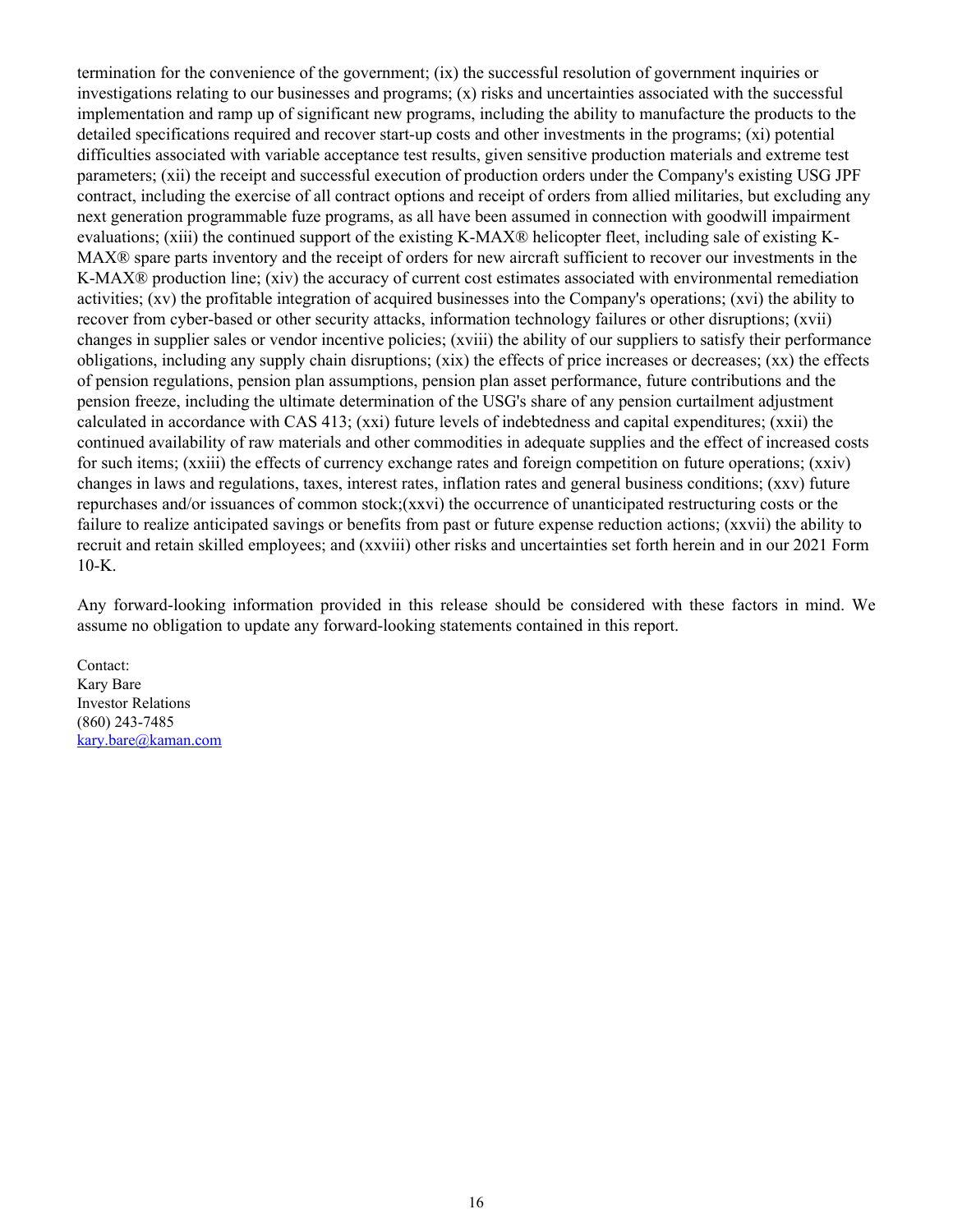# **KAMAN CORPORATION AND SUBSIDIARIES**

**Condensed Consolidated Statements of Operations**

*(Thousands of U.S. dollars, except share data) (unaudited)*

|                                                                           |                          | <b>Three Months Ended</b>    | <b>Twelve Months Ended</b> |                            |  |  |
|---------------------------------------------------------------------------|--------------------------|------------------------------|----------------------------|----------------------------|--|--|
|                                                                           | <b>December 31, 2021</b> | <b>December 31, 2020</b>     | <b>December 31, 2021</b>   | <b>December 31, 2020</b>   |  |  |
| Net sales.                                                                | $\mathbb{S}$<br>175,147  | $\mathbb{S}$<br>185,288      | $\mathbb{S}$<br>708,993    | $\mathbb{S}$<br>784,459    |  |  |
|                                                                           | 116,445                  | 130,951                      | 472,375                    | 538,877                    |  |  |
| Gross profit.                                                             | 58,702                   | 54,337                       | 236,618                    | 245,582                    |  |  |
| Selling, general and administrative expenses                              | 36,292                   | 40,997                       | 152,474                    | 169,485                    |  |  |
| Goodwill impairment.                                                      |                          |                              |                            | 50,307                     |  |  |
|                                                                           |                          | 36,285                       |                            | 36,285                     |  |  |
|                                                                           | 6,068                    | 3,419                        | 16,072                     | 14,755                     |  |  |
|                                                                           | 2,570                    | 4,397                        | 10,468                     | 15,666                     |  |  |
|                                                                           |                          | 983                          | 1,728                      | 12,515                     |  |  |
|                                                                           |                          | 5,704                        |                            | 22,814                     |  |  |
|                                                                           | 675                      | 539                          | 6,154                      | 8,359                      |  |  |
|                                                                           |                          |                              | 234                        | (493)                      |  |  |
|                                                                           | 8                        | 205                          | (8)                        | 200                        |  |  |
|                                                                           | 13,089                   | (38, 192)                    | 49,496                     | (84,311)                   |  |  |
| Interest expense, net                                                     | 4,058                    | 4,888                        | 16,290                     | 19,270                     |  |  |
| Non-service pension and post retirement benefit income                    | (6, 397)                 | (4,062)                      | (26, 229)                  | (16,250)                   |  |  |
| Income from transition services agreement.                                | $\equiv$                 | (586)                        | (931)                      | (8, 439)                   |  |  |
|                                                                           | (417)                    | (304)                        | (142)                      | (728)                      |  |  |
| Earnings (loss) from continuing operations before income taxes            | 15,845                   | (38, 128)                    | 60,508                     | (78, 164)                  |  |  |
| Income tax expense (benefit)                                              | 6,676                    | (6,708)                      | 16,832                     | (7,730)                    |  |  |
| Earnings (loss) from continuing operations                                | 9,169                    | (31, 420)                    | 43,676                     | (70, 434)                  |  |  |
| Earnings from discontinued operations before gain on disposal, net of tax |                          |                              |                            |                            |  |  |
| Gain on disposal of discontinued operations, net of tax                   |                          |                              |                            | 692                        |  |  |
|                                                                           |                          |                              |                            | 692                        |  |  |
|                                                                           | 9,169<br>$\mathcal{S}$   | $\mathbf S$<br>(31, 420)     | -S<br>43,676               | (69, 742)<br><sup>\$</sup> |  |  |
|                                                                           |                          |                              |                            |                            |  |  |
| Earnings per share:                                                       |                          |                              |                            |                            |  |  |
|                                                                           | \$<br>0.33               | \$<br>$(1.13)$ \$            | 1.57                       | \$<br>(2.54)               |  |  |
| Basic earnings per share from discontinued operations                     | 0.00                     | 0.00                         | 0.00                       | 0.02                       |  |  |
|                                                                           | \$<br>0.33               | <sup>\$</sup><br>$(1.13)$ \$ | 1.57                       | \$<br>(2.52)               |  |  |
|                                                                           | $\mathbf S$<br>0.33      | $\mathbf S$<br>$(1.13)$ \$   | 1.57                       | $\mathcal{S}$<br>(2.54)    |  |  |
|                                                                           | 0.00                     | 0.00                         | 0.00                       | 0.02                       |  |  |
|                                                                           | $\mathbb{S}$<br>0.33     | $\mathbb{S}$<br>$(1.13)$ \$  | 1.57                       | $\mathbb{S}$<br>(2.52)     |  |  |
| Average shares outstanding:                                               |                          |                              |                            |                            |  |  |
| Basic.                                                                    | 27,896                   | 27,735                       | 27,865                     | 27,723                     |  |  |
|                                                                           | 27,898                   | 27,735                       | 27,891                     | 27,723                     |  |  |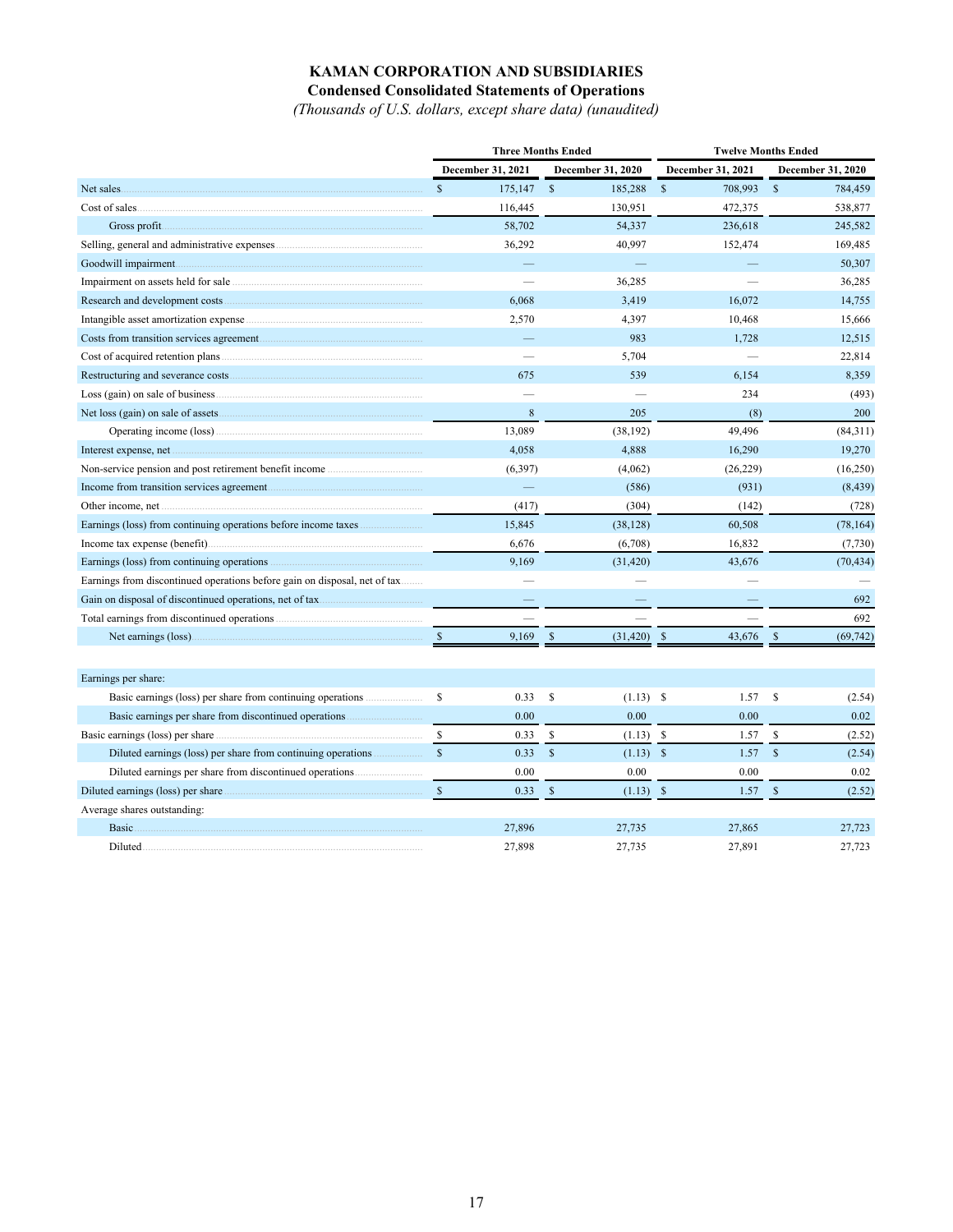# KAMAN CORPORATION AND SUBSIDIARIES

**Condensed Consolidated Balance Sheets** 

(Thousands of U.S. dollars, except share data) (unaudited)

|                                                                                                                               | December 31, 2021 |            |     | December 31, 2020 |  |  |
|-------------------------------------------------------------------------------------------------------------------------------|-------------------|------------|-----|-------------------|--|--|
| <b>Assets</b>                                                                                                                 |                   |            |     |                   |  |  |
| Current assets:                                                                                                               |                   |            |     |                   |  |  |
|                                                                                                                               | $\mathbb{S}$      | 140,800    | \$  | 104,377           |  |  |
|                                                                                                                               |                   |            |     | 25,121            |  |  |
|                                                                                                                               |                   | 73,524     |     | 153,806           |  |  |
|                                                                                                                               |                   | 112,354    |     | 108,645           |  |  |
| Contract costs, current portion <i>maturematic contract</i> costs, current portion <i>maturematic costs</i> , current portion |                   | 850        |     | 3,511             |  |  |
|                                                                                                                               |                   | 193,100    |     | 185,072           |  |  |
|                                                                                                                               |                   | 13.832     |     | 5,269             |  |  |
|                                                                                                                               |                   | 12,083     |     | 12,173            |  |  |
|                                                                                                                               |                   | 546,543    |     | 597,974           |  |  |
| Property, plant and equipment, net of accumulated depreciation of \$251,888 and \$228,984, respectively                       |                   | 197,822    |     | 210,852           |  |  |
| Operating right-of-use assets, net                                                                                            |                   | 11,011     |     | 12,880            |  |  |
|                                                                                                                               |                   | 240,681    |     | 247,244           |  |  |
|                                                                                                                               |                   | 138,074    |     | 150,198           |  |  |
|                                                                                                                               |                   | 15,717     |     | 39,809            |  |  |
|                                                                                                                               |                   | 10,249     |     | 8,311             |  |  |
|                                                                                                                               |                   | 38,385     |     | 39,125            |  |  |
| Total assets                                                                                                                  | -S                | 1,198,482  | -\$ | 1,306,393         |  |  |
| <b>Liabilities and Shareholders' Equity</b>                                                                                   |                   |            |     |                   |  |  |
| Current liabilities:                                                                                                          |                   |            |     |                   |  |  |
|                                                                                                                               | \$                | 42,134     | \$  | 60,200            |  |  |
|                                                                                                                               |                   | 38,892     |     | 70,552            |  |  |
|                                                                                                                               |                   | 2,945      |     | 39,073            |  |  |
|                                                                                                                               |                   | 4,502      |     | 4,305             |  |  |
|                                                                                                                               |                   | 386        |     | 19                |  |  |
|                                                                                                                               |                   |            |     | 18,086            |  |  |
|                                                                                                                               |                   | 32,076     |     | 36,177            |  |  |
|                                                                                                                               |                   | 120,935    |     | 228,412           |  |  |
|                                                                                                                               |                   | 189,421    |     | 185,401           |  |  |
|                                                                                                                               |                   | 6,506      |     | 7,381             |  |  |
|                                                                                                                               |                   | 21,786     |     | 69,610            |  |  |
|                                                                                                                               |                   | 16,528     |     | 11,019            |  |  |
|                                                                                                                               |                   | 7,140      |     | 9,325             |  |  |
| Liabilities held for sale, noncurrent portion <i>manufacture in the content of the content of the content of the content</i>  |                   |            |     | 1,171             |  |  |
|                                                                                                                               |                   | 39,837     |     | 47,636            |  |  |
| Commitments and contingencies.                                                                                                |                   |            |     |                   |  |  |
| Shareholders' equity:                                                                                                         |                   |            |     |                   |  |  |
| Preferred stock, \$1 par value, 200,000 shares authorized; none outstanding                                                   |                   |            |     |                   |  |  |
| Common stock, \$1 par value, 50,000,000 shares authorized; voting; 30,434,269 and 30,278,668 shares<br>issued, respectively   |                   | 30,434     |     | 30,279            |  |  |
|                                                                                                                               |                   | 248,153    |     | 238,829           |  |  |
| Retained earnings                                                                                                             |                   | 750,445    |     | 728,764           |  |  |
| Accumulated other comprehensive income (loss)                                                                                 |                   | (111, 385) |     | (130, 821)        |  |  |
|                                                                                                                               |                   | (121, 318) |     | (120, 613)        |  |  |
| Total shareholders' equity                                                                                                    |                   | 796,329    |     | 746,438           |  |  |
|                                                                                                                               | <sup>\$</sup>     | 1,198,482  | \$  | 1,306,393         |  |  |